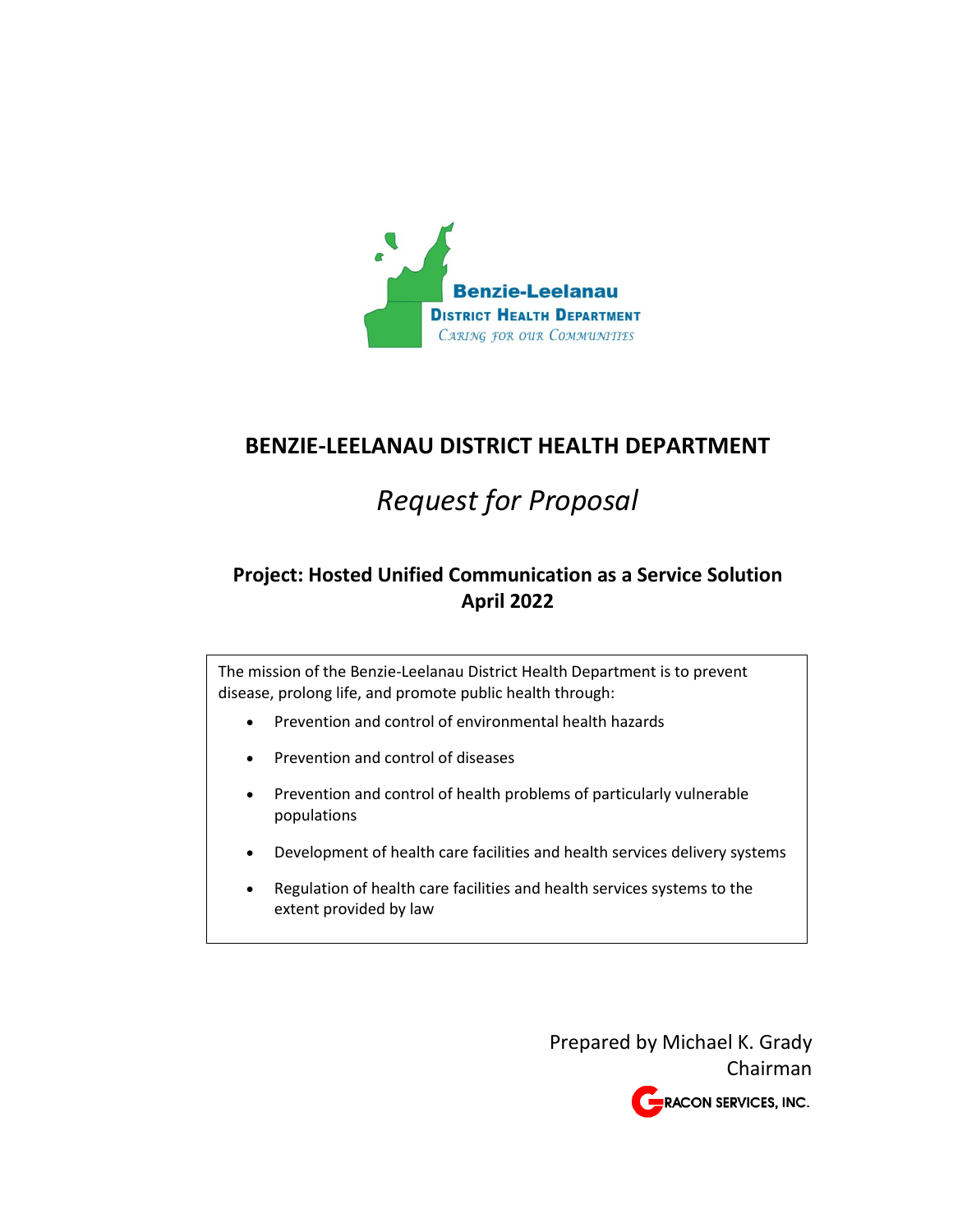#### **TABLE OF CONTENTS**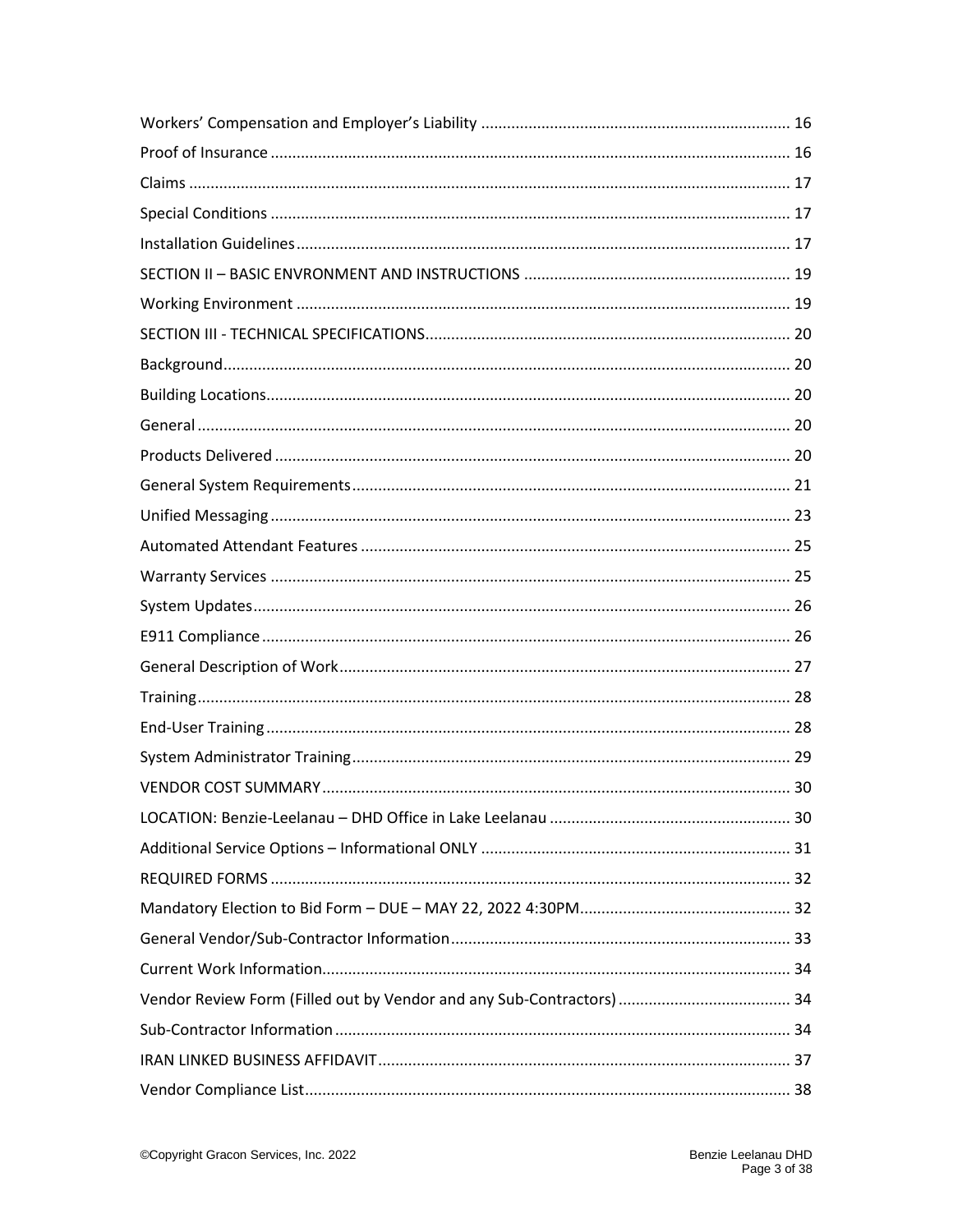# **NOTICE TO VENDORS**

| <b>PROJECT:</b>   | <b>Hosted Unified Communication as a Service Solution</b><br>Project |
|-------------------|----------------------------------------------------------------------|
| <b>CUSTOMER:</b>  | <b>BENZIE-LEELANAU HEALTH DEPARTMENT</b>                             |
|                   | 6051 Frankfort Hwy., Ste 100                                         |
|                   | Benzonia, MI 49616                                                   |
| <b>TECHNOLOGY</b> | <b>GRACON SERVICES, INC.</b>                                         |
| <b>DESIGNER:</b>  | 4265 Okemos Road - Suite A                                           |
|                   | Okemos, Michigan 48864                                               |
|                   | (517) 349-4900 Phone                                                 |
|                   | (517) 349-0983 Fax                                                   |

# **BID PROPOSALS ARE REQUESTED AND WILL BE RECEIVED AS A "SINGLE LUMP SUM PROPOSAL" ON OR BEFORE FRIDAY, JUNE 10, 2022 – 4:30PM.**

SEPARATE SEALED BID PROPOSALS FOR THE ABOVE CATEGORIES MUST BE RECEIVED ON OR BEFORE THE BID OPENING DATE AND TIME. BIDS ARE TO BE SUBMITTED TO:

# **BENZIE-LEELANAU HEALTH DEPARTMENT**

6051 Frankfort Hwy., Ste 100 Benzonia, MI 49616 ATTN: Dodie Putney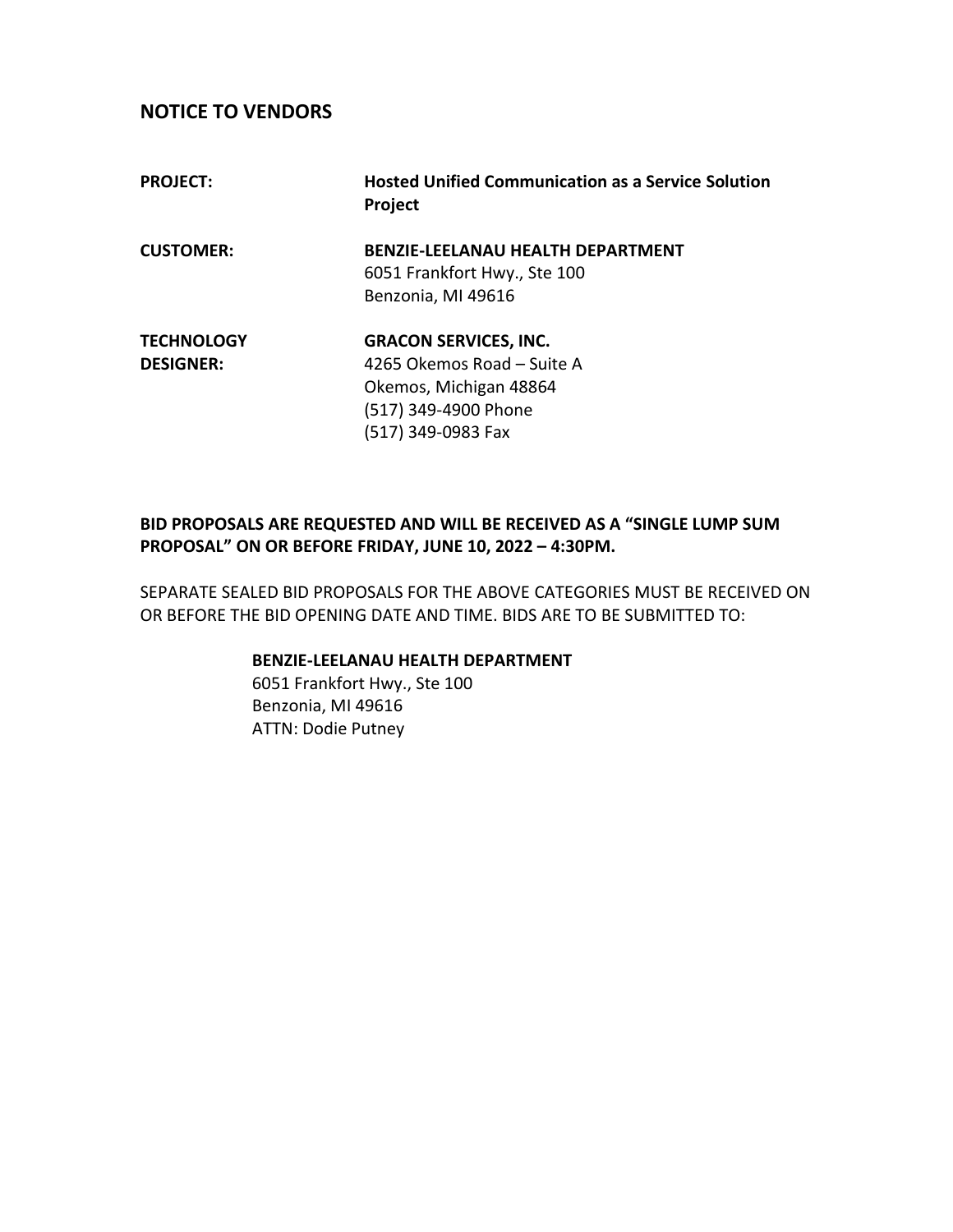#### **Introduction**

#### <span id="page-4-0"></span>Purpose of the Request for Proposal

Benzie-Leelanau District Health Department (hereinafter referred to as the "Customer") is soliciting bids to install a new hosted "Unified Communication-as-a-Service" (UCaaS) Solution. Currently, Benzie -Leelanau District Health Department (BLDHD), has an Avaya IP Office located at its Benzie, Michigan office. BLDHD's other office located in Lake Leelanau, Michigan is connected to the Benzie location via a site-to-site VPN connection supplied by Spectrum. It is the intent of the Customer to replace the current phone system in both offices. The system will be comprised of a Hosted Unified Communication-as-a-Service solution. The new UCaaS system will utilize Session Initiation Protocol (SIP) services provided by the new UCaaS vendor. The UCaaS system will be installed and configured for the office locations as follows:

#### **Benzie-Leelanau District Health Department Location**

7401 E. Duck Lake Rd., Ste 100 Lake Leelanau, Michigan 49653

# **Benzie-Leelanau District Health Department Location**

6051 Frankfort Hwy. Suite 200 Benzonia, Michigan 49616-9651

Gracon Services, Inc. the Technology Designer (hereinafter referred to as "Consultant") will be the primary point of contact for Vendor communications and coordination for this Request-for-Proposal (RFP).

The Customer requests proposals for the UCaaS Solution described in the attached specifications by interested persons (hereinafter known as "Vendor"). Prices quoted shall be allinclusive and represent complete installation at the sites shown on the attached drawings and in the attached specifications. Any addendums that are issued will be on the Consultant's web page and/or emailed to Vendors. The selected Vendor shall be responsible for all parts, labor, and all other associated apparatus necessary to completely install, test, and turnover for acceptance to the Customer the UCaaS Solution detailed herein unless otherwise notified by the Customer. There may be some components that the Customer will supply.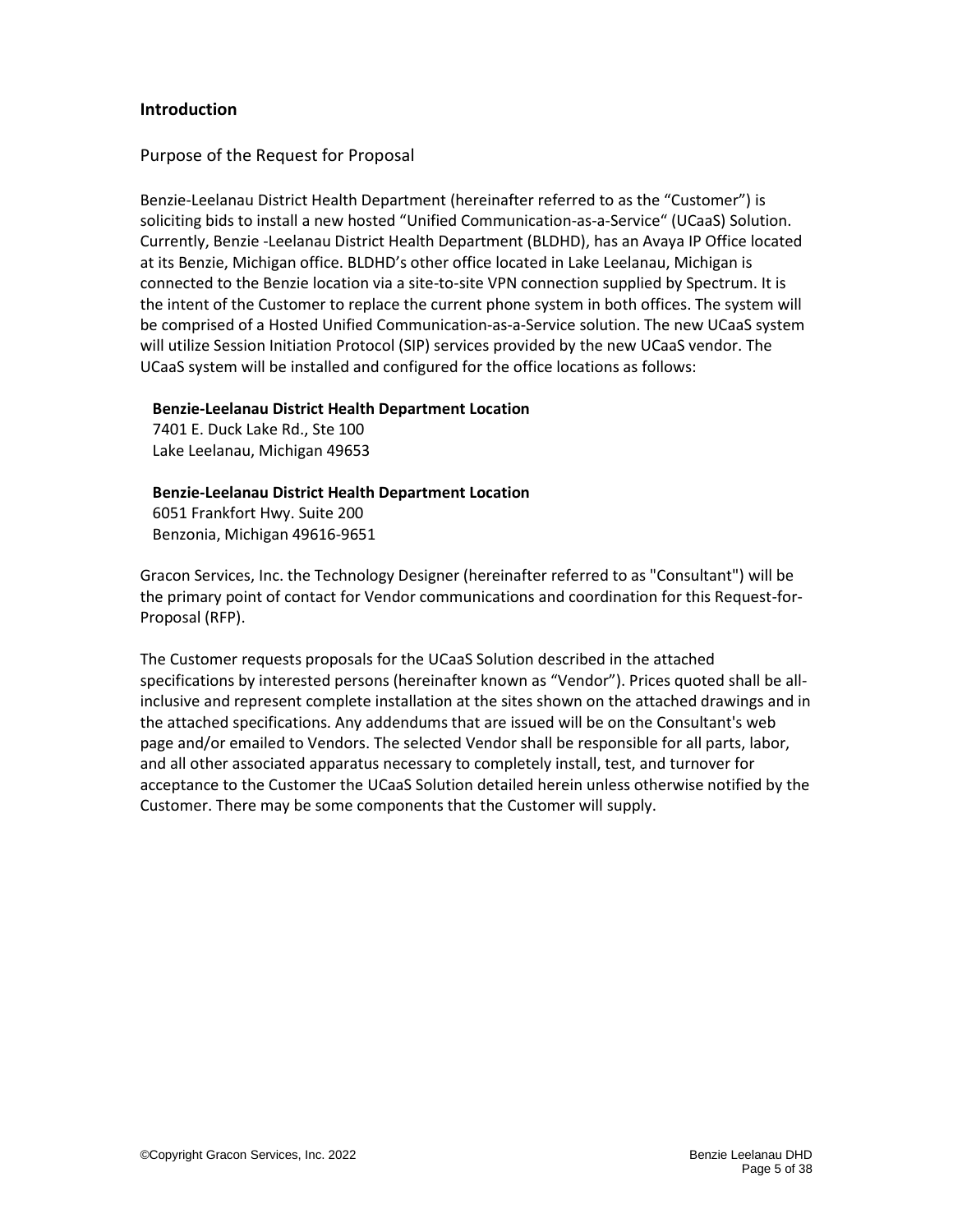#### <span id="page-5-0"></span>**Schedule of Events**

The following is the required schedule of events for this project. The schedule may change depending on the results of the responses, coordination of the overall construction, renovation, etc., and a final schedule will be established prior to contracting with the successful Vendor.

| <b>Event</b>                                     | <b>Time</b>        | <b>Date</b>      |
|--------------------------------------------------|--------------------|------------------|
| Release and Issuance of the RFP                  | 8:00am             | May 2, 2022      |
| <b>Mandatory</b> Vendor Election to Bid Deadline | 4:30 <sub>pm</sub> | May 23, 2022     |
| <b>Question Deadline</b>                         | 4:30 <sub>pm</sub> | June 1, 2022     |
| Responses Due                                    | 4:30pm             | June 10, 2022    |
| Vendor Interviews                                | To Be Determined   | To Be Determined |
| <b>Vendor Recommendation</b>                     |                    | June 15, 2022,   |
| <b>Project Start</b>                             | To Be Determine    | To Be Determined |
| <b>Final Punch List</b>                          | To Be Determined   | To Be Determined |
| Acceptance by Customer                           | To Be Determined   | To Be Determined |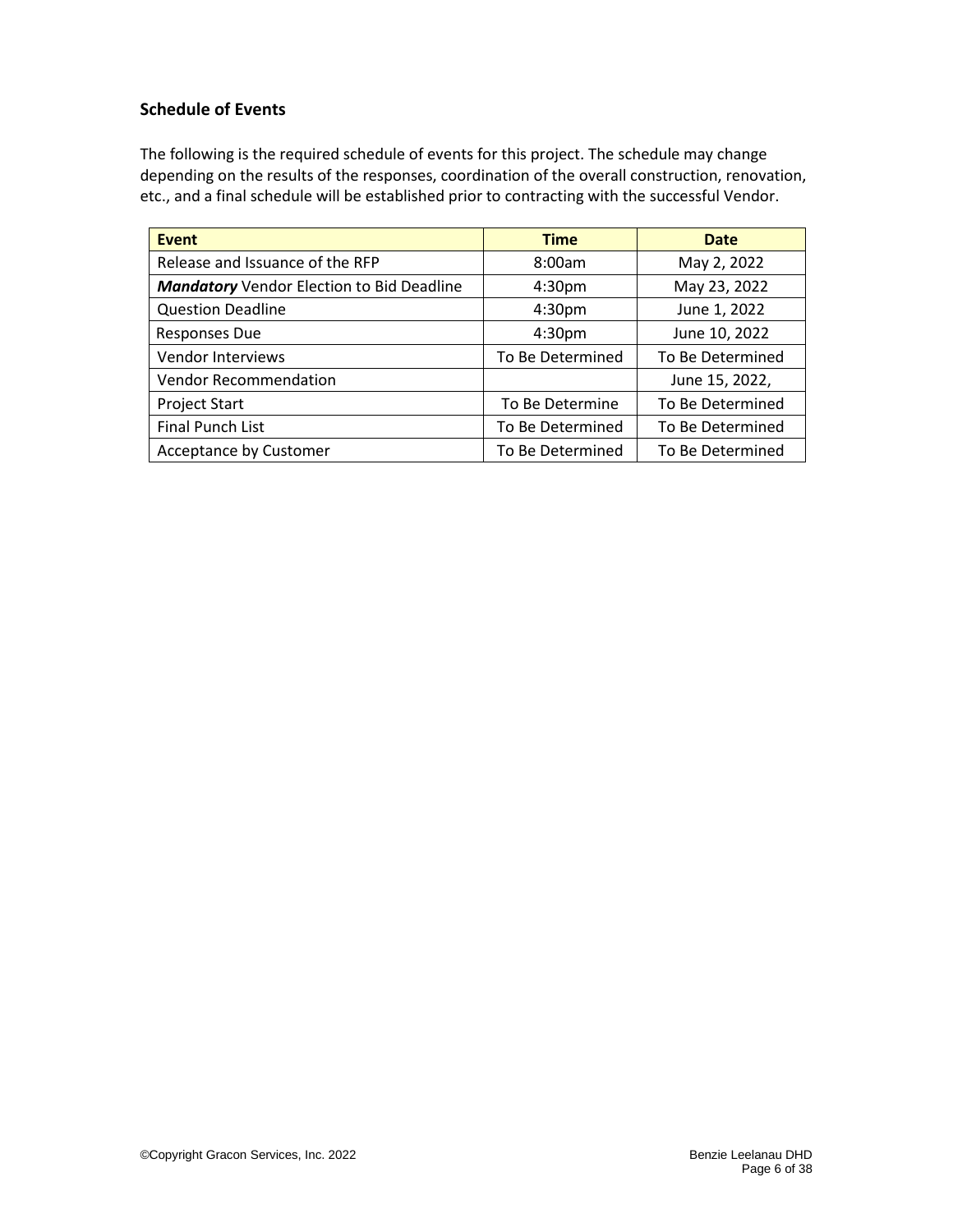# <span id="page-6-0"></span>**SECTION I – GENERAL TERMS AND CONDITIONS**

#### <span id="page-6-1"></span>**Response Submission**

Responses to this RFP must be submitted in sealed packages and delivered by either USPS, express delivery, or personally on or before 4:30pm, Friday June 10, 2022, Benzie -Leelanau District Health Department, 6051 Frankfort Highway, Ste 100, Benzonia, MI 49616-9651. The response packages received will be collected and opened later. It is the sole responsibility of the respondents to ensure that their responses arrive in a timely manner. Bid packages received after 4:30pm on Friday, June 10, 2022, will not be accepted.

#### It is the responsibility of the respondents to email, fax or mail the *Mandatory Election to Bid Form no later than 4:30pm on Tuesday May 22, 2022 (see - REQUIRED FORMS SECTION)***.**

The Vendor must submit *(3)* copies and one magnetic copy on a USB flash memory module of their response along with sample installation and maintenance contracts.

Please use the following mailing label to ensure proper delivery.

# TO: Benzie-Leelanau District Health Department 6051 Frankfort Highway, Ste 100 Benzonia, MI 49616-9651 Attn: Dodie Putney

# Hosted UCaaS Solution Project Bid

### <span id="page-6-2"></span>**Costs Associated with Preparation of the Vendor's Response**

The Customer will not be liable or responsible for any cost incurred by the respondents in preparing responses to this RFP, providing demonstrations of systems or negotiations associated with award of a contract.

#### <span id="page-6-3"></span>**Customer's Right to Reject Proposals**

The Customer reserves the right to reject any and/or all RFP's submitted for any reason. This RFP, as well as the Vendor's response will become contractual obligations of the selected Vendor. Additionally, by bidding on this RFP, Vendors accept and acknowledge that the Customer may accept any or all proposals, ultimately waive some bid specifications where in its sole discretion it is appropriate, and not necessarily award the contract to the lowest cost proposal. Additionally, Vendors accept and acknowledge that the decision of the Customer is final and that the Vendors waive any recourse against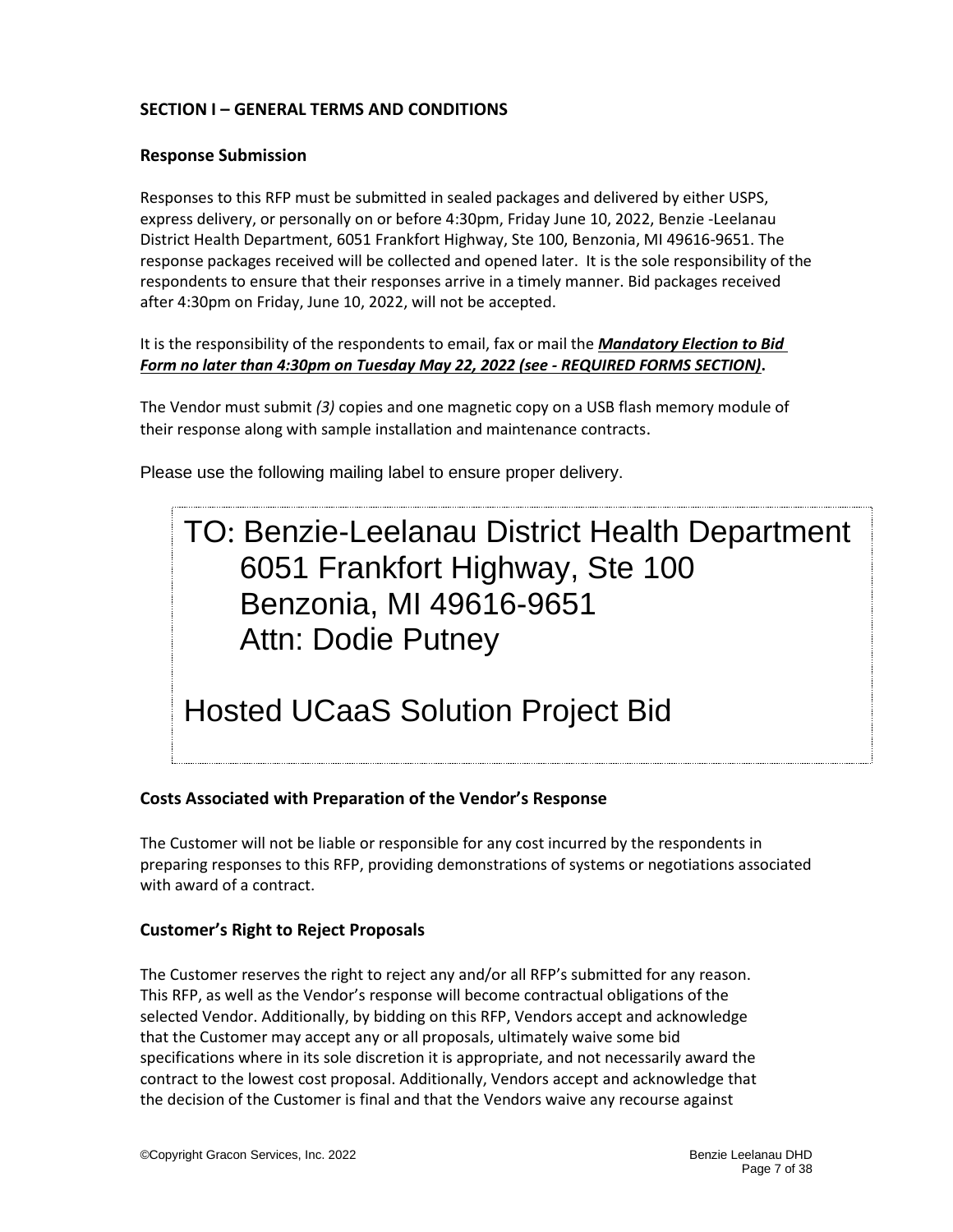the Customer, Technology Consultant/Designer or other Vendors which may otherwise exist for action occurring during this bid solicitation process.

The Customer at its discretion may award different sections to different vendors, if in their opinion it is in the best interest of the Customer.

The Customer at its discretion may use design concepts from any Vendor response without remuneration or obligation.

In the event of a conflict between any terms or conditions in any of the documents comprising the entire present Agreement, the terms and conditions set forth in this Request for Proposal shall take precedence.

All documents constituting the entire present Agreement shall be construed in accordance with and governed by the laws of the State of Michigan.

### <span id="page-7-0"></span>**Interpretation and Additional Information**

Interpretations, clarifications, corrections and/or changes to the RFP will be made by an ADDENDUM. Interpretations, clarifications, corrections and/or changes to the RFP made in any other manner will not be binding, and the Vendors shall not rely upon such interpretations, clarifications, corrections and/or changes. The Customer can only issue interpretations, clarifications, corrections and/or changes to this RFP. Addenda will be emailed and or delivered to all who are known to have attended the Vendors' Conference. Addenda will be posted at the following sites:

Benzie-Leelanau Health Department web page (http://www.bldhd.org/)

Addenda will also be emailed to all Vendors that have turned in their Election to Bid form. Addenda will be issued as expeditiously as possible. If you think that addenda were not emailed to you, please contact Michael Grad[y mgrady@gracon.com.](file://///GSIFS1/SHARED/Customers/Benzie-Leelanau%20Health%20Department/Manistee/Projects/2018/UCaaS%20Project/mgrady@gracon.com) It is solely the responsibility of the Vendors to determine whether all addenda have been received.

It will be the responsibility of all respondents to contact the Customer prior to submitting a response to the RFP to ascertain if any addenda have been issued, and to obtain all addenda, execute them, and return Appendix A Benzie Leelanau UCaaS Questionnaire, and addenda WITH their response to the RFP.

### <span id="page-7-1"></span>**Questions**

Questions regarding this RFP must be submitted in writing and received prior to Wednesday, June 1, 2022, 4:30pm. Responses to all questions received in proper time frames will be made in writing and distributed to all Vendors in attendance.

#### <span id="page-7-2"></span>**Proposal Binding Period**

Prices quoted in the Vendor's response for all labor and materials will remain in effect for the entire installation and service providing period.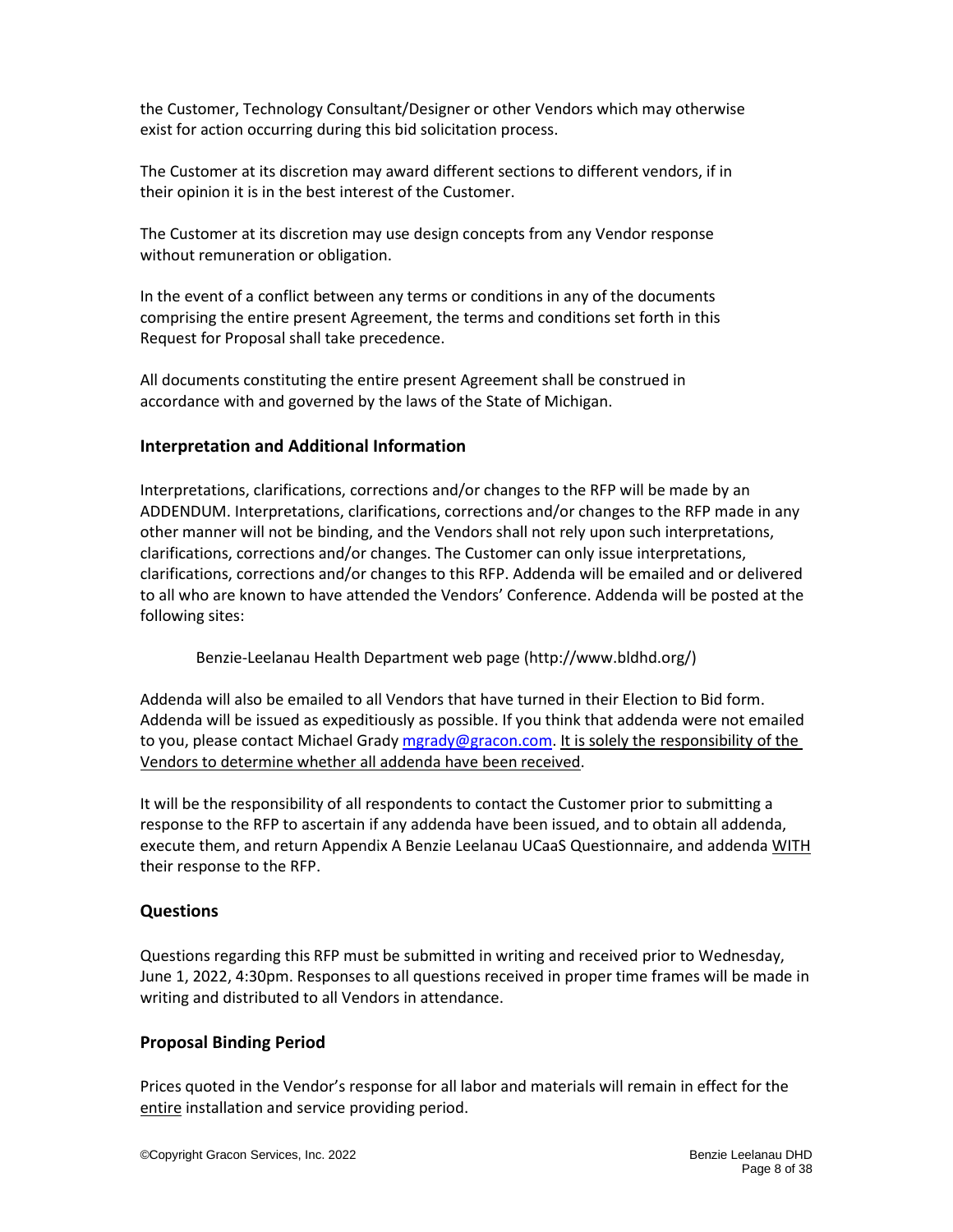#### <span id="page-8-0"></span>**Omissions**

Omissions in the proposal of any provision herein described shall not be construed as to relieve the Vendor of any responsibility or obligation requisite to the complete and satisfactory delivery, operation, and support of all equipment or services.

#### <span id="page-8-1"></span>**Payment Conditions**

Payment shall be made upon a formal acceptance of the job by the Customer. Acceptance shall be defined by the Customer. Acceptance will be deemed "in full" upon receipt by the Vendor of a Notice of Acceptance issued by the Customer upon beneficial use and full implementation of the Terms and Conditions and Technical Specifications of the Contract. Upon receipt of the Notice of Acceptance, the Vendor shall notify the Customer in writing of a release of all liens for all materials and services associated with this project. The Customer may retain 10% of the total Vendor bid until acceptance by the Customer has been issued.

#### <span id="page-8-2"></span>**Warranty**

Materials and workmanship hereinafter specified and furnished shall be fully guaranteed by the Vendor/Manufacturer for one year from transfer of title against any defects. Defects that may occur as the result of faulty materials or workmanship within *one year* after installation and acceptance by the Customer shall be corrected by the Vendor at **no additional cost** to the Customer. The Vendor/Manufacturer shall promptly, at no cost to the Customer, correct or reperform (including modifications or additions as necessary) any nonconforming or defective work within one year after completion of the project of which the work is a part. The period of the Vendor's or Manufacturer's warranty(ies) for any items herein are not exclusive remedies, and the Customer has recourse to any warranties of additional scope given by the Vendor to the Customer and all other remedies available at law or in equity. The Vendor/Manufacturer's warranties shall commence with acceptance of/or payment for the work in full.

If the Vendor procures equipment, materials or services under the Contract, the Vendor shall obtain for the benefit of the Customer equipment, materials, and service warranties against defects in materials and workmanship to the extent such warranties are reasonably obtainable.

The Vendor shall pass along to the Customer any additional Manufacturer warranties, at no additional cost to the Customer. Vendor should include all costs associated with extended Manufacturer's warranties and applicable discounts for multiple year options as alternates, should said warranties extend beyond the *three-year* period specified herein.

This warranty shall in no manner cover equipment that has been damaged or rendered unserviceable due to negligence, misuse, acts of vandalism, or tampering by the Customer or anyone other than employees or agents of the Vendor. The Vendor/Manufacture's obligation under its warranty is limited to the cost of repair of the warranted item or replacement thereof, at the Vendor/Manufacturers option. Insurance covering said equipment from damage or loss is to be borne by the Vendor/Manufacturer until full acceptance of equipment and services.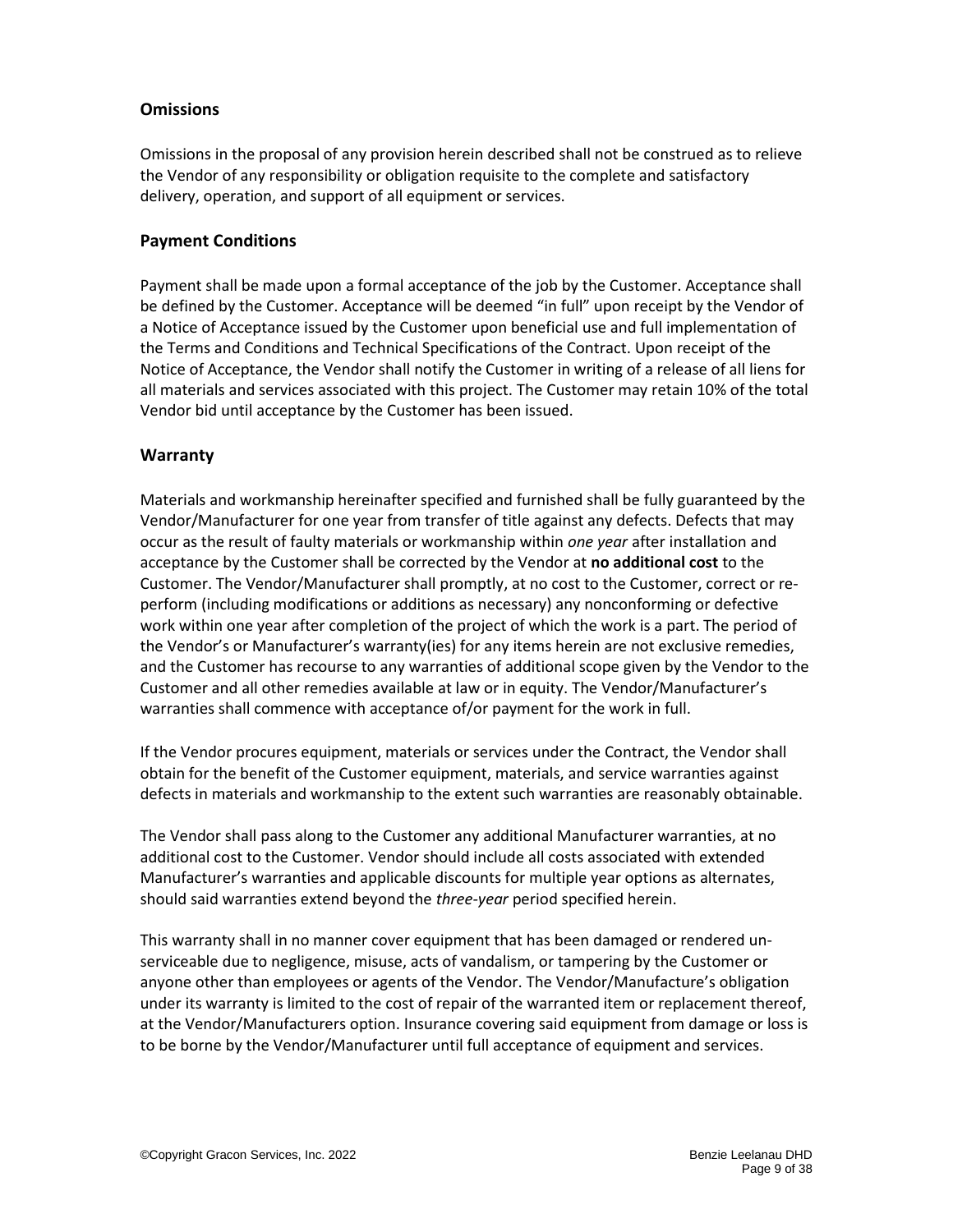The Vendor/Manufacturer will warrant the installation and all the parts contained in the proposal for a period of not less than one year after the receipt of a signed copy of acceptance the Customer.

The Vendor/Manufacturer is responsible for the replacement of any part due to a manufacturing defect or installation defect.

The Warranty will cover every portion of the proposed Hosted UCaaS Solution.

The Vendor/Manufacturer is responsible for the configuration of the proposed system and any changes requested by the Customer during the testing period (first thirty days of operation).

The Vendor/Manufacturer will provide same day, onsite service for the diagnosis and testing to keep the system operating at optimal levels.

If the proposed system fails and must be re-programmed or re-configured the Vendor/ Manufacturer will have to do so at their expense.

The Vendor/Manufacturer will be responsible for same day response to any reported outage of the main system components of the UCaaS Solution.

Vendor will clearly state all Manufacturer warranties on the proposed components.

#### <span id="page-9-0"></span>**Inspection, Acceptance, and Title**

Inspection and Acceptance will be at destination and upon successful installation unless otherwise provided. Title to/or risk of loss or damage to all items shall be the responsibility of the successful Vendor until acceptance by the Customer, unless loss or damage results from negligence by the Customer. If the materials or services supplied to the Customer are found to be defective or do not conform to the specifications, the Customer reserves the right to cancel the contract upon written notice to the Vendor and return products at the Vendor's expense, based upon the terms of the Contract.

The Customer shall always have access to the work wherever it is in preparation or progress, and the Vendor shall provide proper facilities for such access and for inspection.

The Vendor shall notify the Customer in writing when the work is ready for inspection. The Customer will inspect the work as expeditiously as possible after receipt of notification from the Vendor.

### <span id="page-9-1"></span>**Price Stability**

Contract prices and discounts shall be fixed at the time the contract is signed and deemed "approved" by the Customer and the Vendor. In the event of price changes, replacement equipment shall be purchased at the lower of contract or then current market price. In no case shall a price higher than contract price be paid for equipment proposed.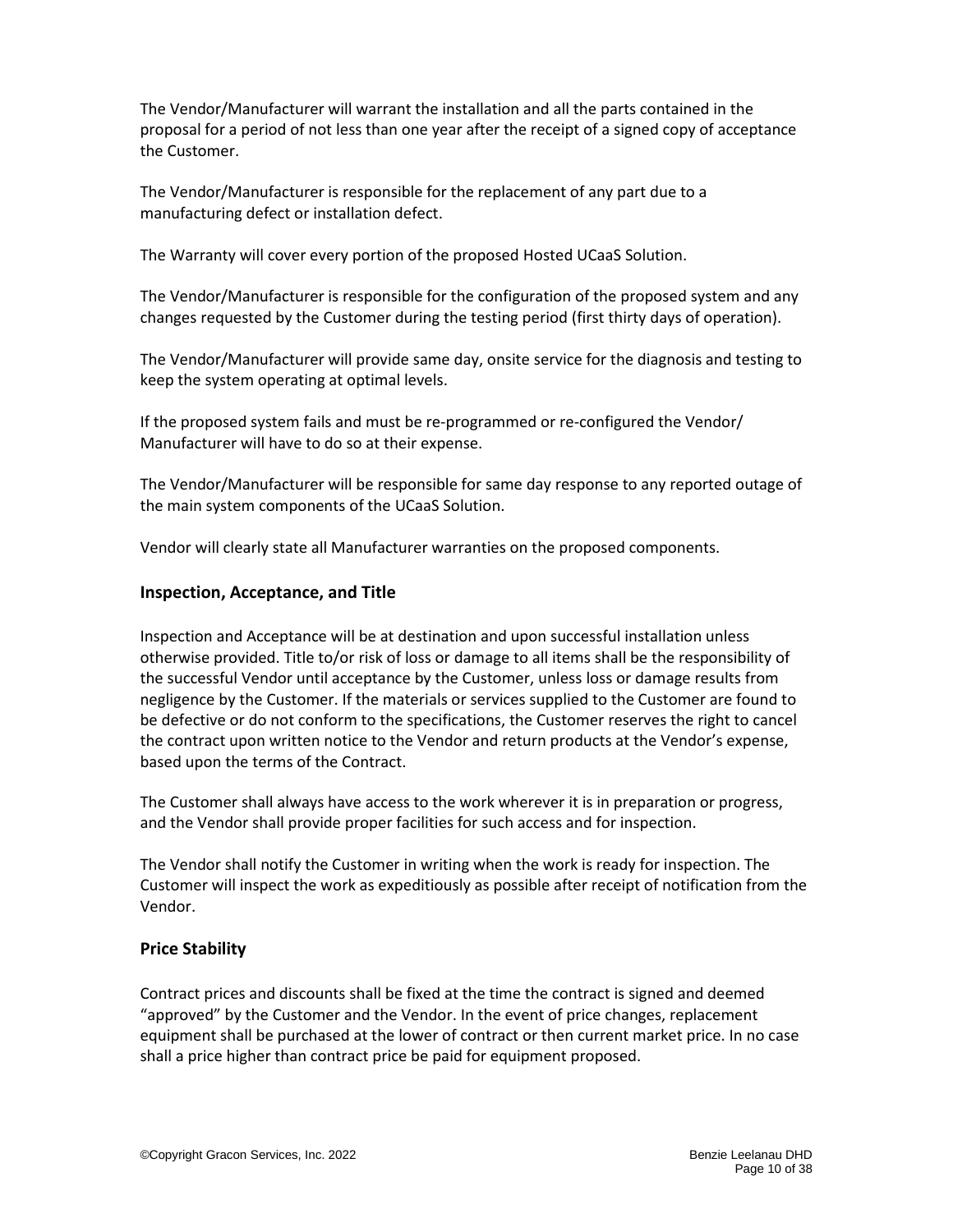If the Customer desires to purchase equipment or services not contained in the contract, future purchases will be determined using the Vendor-specified discount rate in the proposal from the manufacturer's suggested retail price as of the date of the order.

In the case of a discrepancy in computed proposal prices, the lowest combined value of individual unit costs shall prevail. In no case shall the price exceed the favored Vendor prices.

### <span id="page-10-0"></span>**Variation in Quantities and Configurations**

Use and capacity requirements are the best estimates currently available. The Customer reserves the right to modify quantity and configuration requirements. The Vendor agrees to sell the Customer the revised quantity of items at the unit price as stated in the RFP regardless of quantity changes unless that price decreases.

### <span id="page-10-1"></span>**Project Manager**

The Vendor will provide an on-site, full-time, Project Manager who will act as a single point of contact for all activities regarding this project. The Project Manager will be required to make onsite decisions regarding the scope of the work and any changes required by the work. The Project Manager must be on the job at any time work is being performed or workers are present.

#### <span id="page-10-2"></span>**Meetings**

On-site project coordination/progress meetings will be held as needed throughout the life of this Project. The Vendor must supply a project timeline and keep it updated during the life of this project. It is expected that there will be "cut over" or porting coordination for the new UCaaS solution.

Vendor should be prepared to discuss work accomplished and project work to be done within the next two weeks from the date of the meeting. Vendor will adhere to any directives from the Consultant and will coordinate activities appropriately.

### <span id="page-10-3"></span>**The Vendor Qualifications**

#### *1. Experience*

The selected Vendor shall be fully capable and experienced in the UCaaS Solution and VoIP system installation as specified. To ensure the system has continued support, the Customer will contract only with Vendors having a minimum of three years successful history of sales, installation, service, and support of similar systems.

The Vendor must indicate the number of trained service personnel qualified to maintain the proposed system, including the location(s) of the service locations.

#### *2. Vendor References*

The Customer may, with full cooperation of the Vendors, visit client installations to observe equipment operations and consult with references. Specified visits and discussion shall be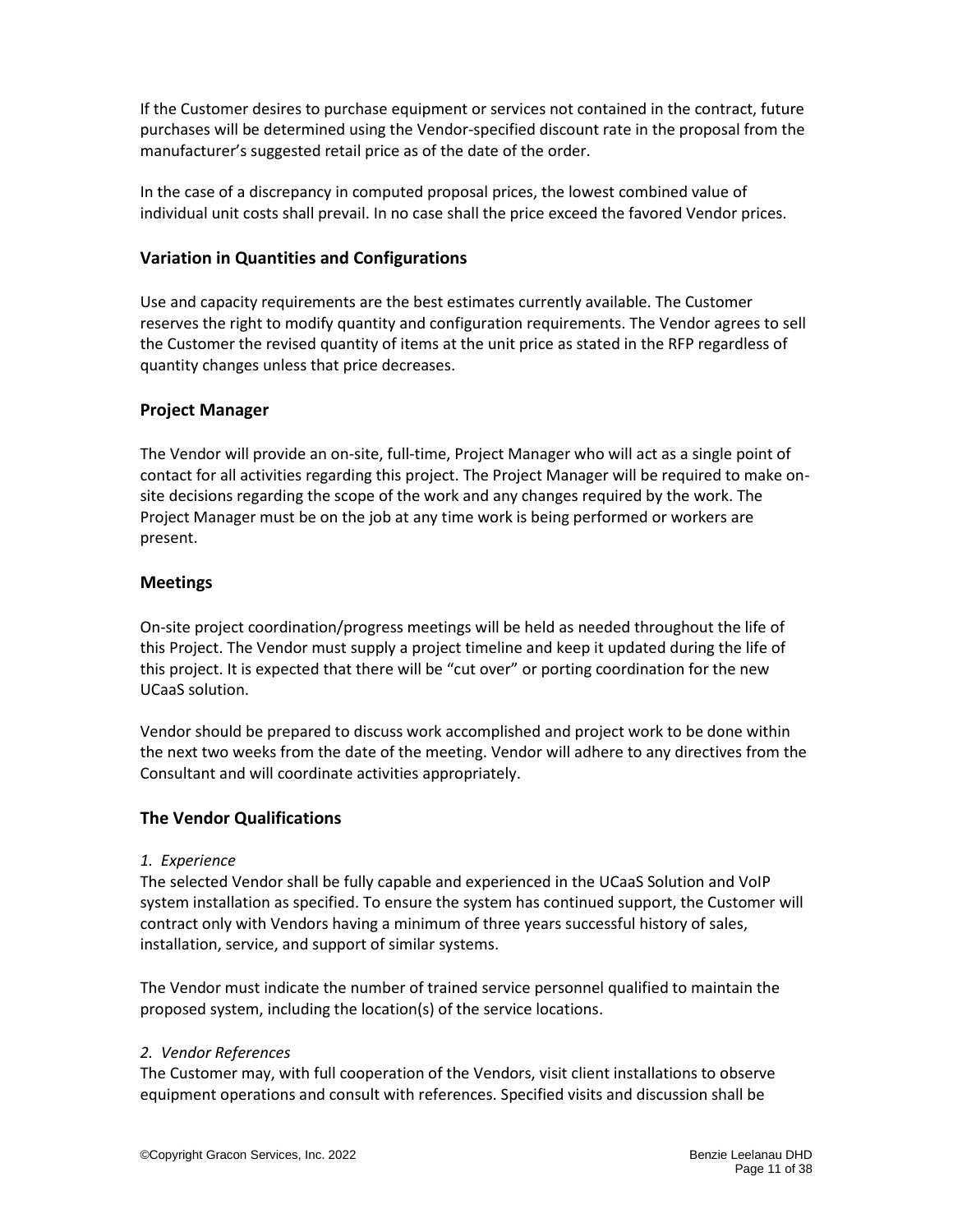arranged through the Vendors; however, the Vendor personnel shall **not** be present during discussions with references. The Vendor must provide a minimum of **three (3)** reference accounts at which similar work, both in scope and design, have been completed by the Vendor within the last **two (2)** years. (See **REFERENCE FORM** in REQUIRED FORMS.)

#### *3. General Vendor/Sub-Contractor Information*

Vendor is required to complete the **General Vendors/Sub-Contractor Information** form in the REQUIRED FORMS Section and Appendix A Benzie-Leelanau UCaaS Questionnaire.

## <span id="page-11-0"></span>**Prime Vendor**

In the event multiple Vendors submit a joint response to this RFP, a single Vendor shall be identified as the Prime Vendor. Prime Vendor responsibilities shall include performing overall project administration and serving as a focal point for the Customer to coordinate and monitor plans and schedules, maintain project budget and status information, administer changes required, preside over other Vendors participating or present at the Customer meetings, and oversee preparation of reports and presentations. Prime Vendor shall also prepare and present a consolidated invoice for work performed. The Customer shall issue only one (1) check for each consolidated invoice. Prime Vendor shall remain responsible for performing tasks associated with installation and implementation of Prime Vendor's portion of the contract.

All subcontractors partnering together under a single proposal are also required to complete the General Vendors/Sub-Contractor Information and request for references. Failure to do so may disqualify the bid.

The Customer would prefer a "single-bid solution": wherein vendors are encouraged to partner together to formulate a single-bid submission

### <span id="page-11-1"></span>**Subcontractors**

Should the Vendor use subcontractors for portions of the work, the Customer reserves the right to reject any subcontractor without explanation or recourse by the Vendor or subcontractor.

Each subcontractor shall agree to be bound to the Vendor by the terms of this RFP. Subcontractors are bound by all terms and conditions of the RFP. Subcontractors are required to supply the forms in the REQUIRED FORMS section.

### <span id="page-11-2"></span>**Equal Employment Opportunity**

In connection with the execution of this Contract, the Vendors and subcontractors shall not discriminate against any employee or applicant for employment because of race, religion, color, sex, age, or national origin. The Vendors shall take affirmative action to ensure that minority and disadvantaged applicants are employed, and employees are treated during their employment without regard to race, religion, color, sex, age, or national origin.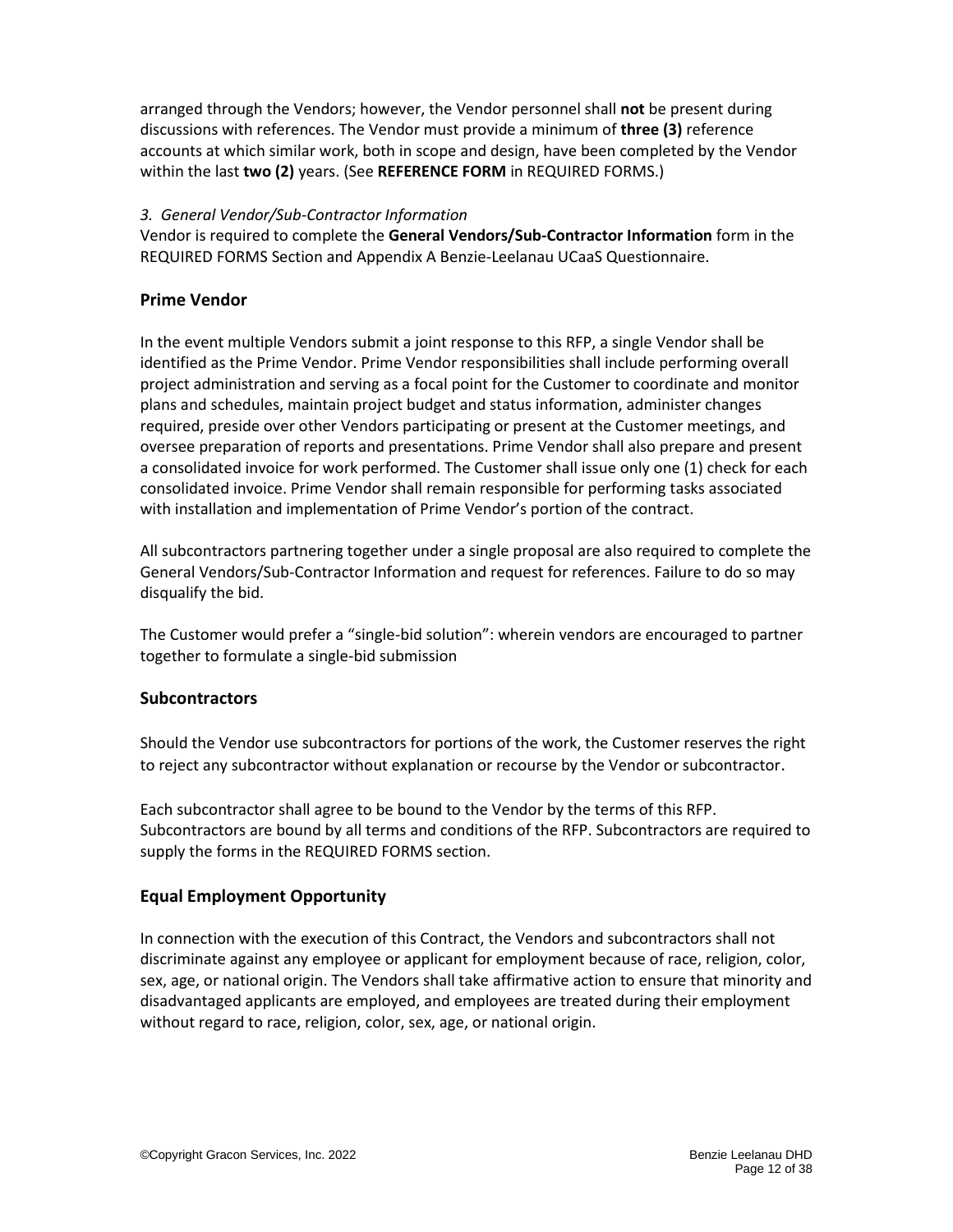#### <span id="page-12-0"></span>**Compliance with Laws and Regulations**

The Vendor performance of the work shall comply with applicable federal, state, and local laws, rules, and regulations. The Vendor shall give required notices, shall procure necessary governmental licenses, permits and inspections, and shall pay without burden to the Customer, all fees, and charges in connection therewith unless specifically provided otherwise. In the event of violation, the Vendor shall pay all fines and penalties, including attorney's fees and other defense costs and expenses in connection therewith.

The Vendor or managing entity must ensure that organizations or individuals selected and offered contracts have not been previously sanctioned by the Medicaid program resulting in prohibition of their participation in the program.

Vendor should not be on the list of Excluded Individuals/Entities (LEIE) on HHS/CMS or on the Michigan Sanction Providers list. Customer will deny applicants that are debarred from federal procurement on the System for Aware Management (SAM).

#### <span id="page-12-1"></span>**Regulations, Codes, Standards, and Ordinances Compliance**

All work specified within this document shall comply with the applicable requirements of:

- $\checkmark$  The latest edition of the National Electrical Code®
- $\checkmark$  The latest edition of the National Electric Code, the State of Michigan and local Building Codes and Ordinances, as applicable.
- $\checkmark$  ANSI/TIA/EIA-568-B.1 through ANSI/TIA/EIA-568-B.3. (Any exceptions will be noted).
- $\checkmark$  ANSI/TIA/EIA-569-A
- $\checkmark$  ANSI/TIA/EIA-606.
- $\checkmark$  All equipment requiring Federal Communications Commission approval shall have received such approval and shall be identified appropriately.
- $\checkmark$  BICSI Telecommunications Distribution Methods Manual
- ✓ National Fire Protection Association
- ✓ OSHA (Standards-29 CRF) Telecommunications-1910.268

### <span id="page-12-2"></span>**Safety**

The Vendor shall take the necessary precautions and bear the sole responsibility for the safety of the methods employed in performing the work. The Vendor shall always comply with the regulations set forth by federal, state, and local laws, rules, and regulations concerning "OSHA" and all applicable state labor laws, regulations, and standards. The Vendor shall indemnify and hold harmless the Customer from and against all liabilities, suits, damages, costs, and expenses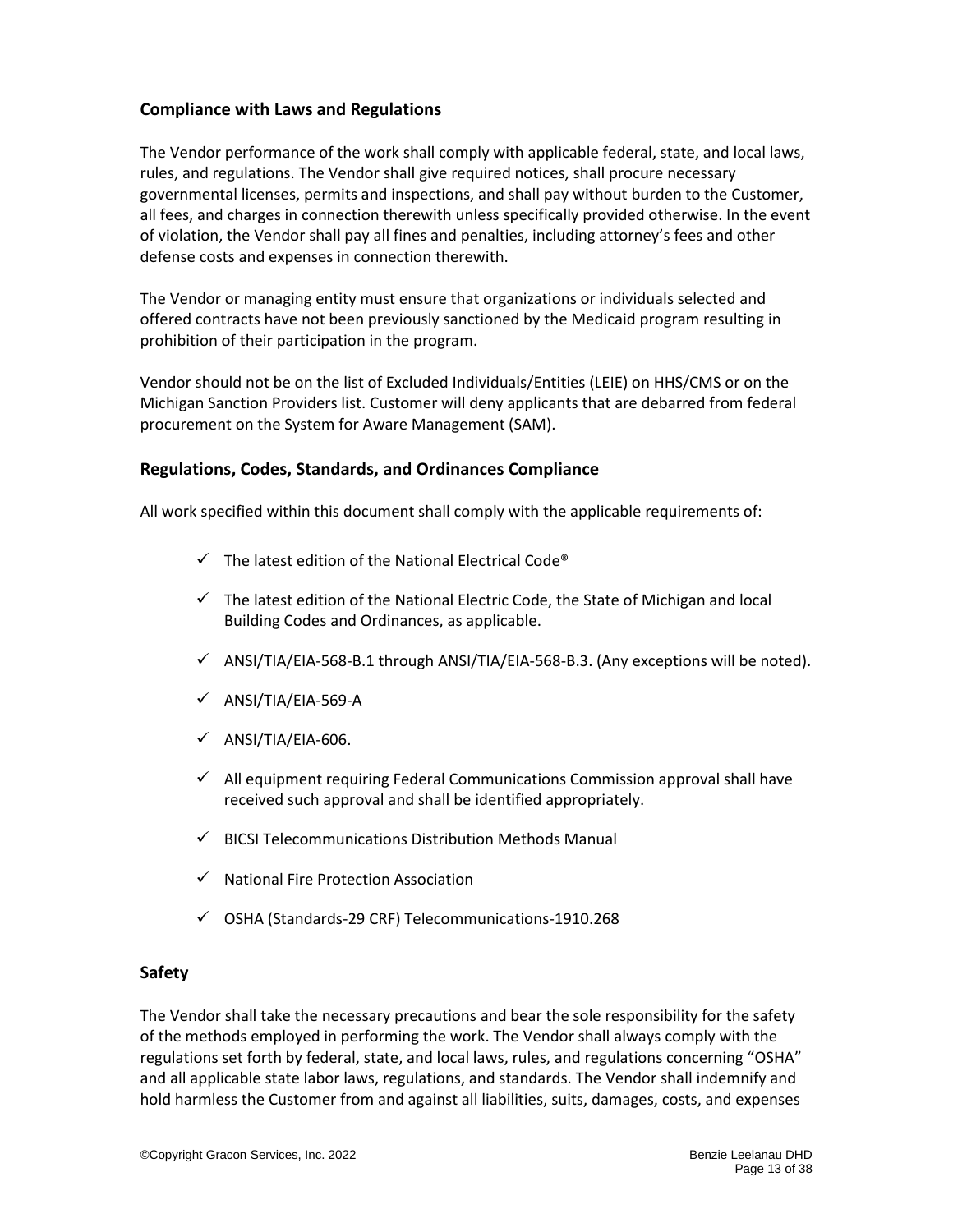(including attorney's fees and court costs), which may be imposed on the Customer because of the Vendor, subcontractor, or supplier's failure to comply with the regulations stated herein.

# <span id="page-13-0"></span>**Patents and Royalties**

The Vendor, without exception, shall indemnify and hold harmless the Customer and its employees from any liability of any nature or kind, including costs and expenses for, or on account of, any trademarked, copyrighted, patented, or non-patented invention, process, or article manufactured or used in the performance of the Contract, including its use by the Customer. If the Vendor or subcontractor uses any design, device, or materials covered by letters, patent, trademark, or copyright, it is mutually understood and agreed without exception that the proposal prices shall include all royalties or cost arising from the use of such design, device, or materials in any way involved in the work.

### <span id="page-13-1"></span>**Indemnification**

The Vendor shall indemnify and hold harmless Benzie-Leelanau District Health Department and Gracon Services, Inc., and employees from or on account of any injuries or damages, received or sustained by any person or persons, during or on account of any operation connected with this Contract; or by consequence of any negligence (excluding negligence by the Customer, its agents, Consultant or employees) in connection with the same; or by use of any improper materials or by or on account of any act or omission of said Vendor or its subcontractors, agents, servants, or employees. The Vendor further agrees to indemnify and hold harmless the Customer, its agents, Consultant, or employees, against claims or liability arising from or based upon the violation of any federal, state, county, city, or other applicable laws, bylaws, ordinances, or regulations by the Vendor, its agents, associates, or employees.

The indemnification provided above shall obligate the Vendor to defend at its own expense or to provide for such defense, at the Customer's option, of all claims of liability and all suits and actions of every name and description that may be brought against the Customer which may result from the operations and activities under this Contract whether the installation operations be performed by the Vendor, subcontractor, or by anyone directly or indirectly employed by either.

The award of this Contract to the Vendor shall obligate the Vendor to comply with the foregoing indemnity provision; however, the collateral obligation of ensuring this indemnity must be complied with as set forth. **Cancellation**

### In the event any provisions of this RFP are violated by the Vendor, the Customer may give written notice to the Vendor stating the deficiencies. Unless deficiencies are corrected within ten (10) working days, recommendations will be made to the Customer for immediate cancellation. The Customer reserves the right to terminate immediately any contract resulting from this RFP for failure to correct deficiencies.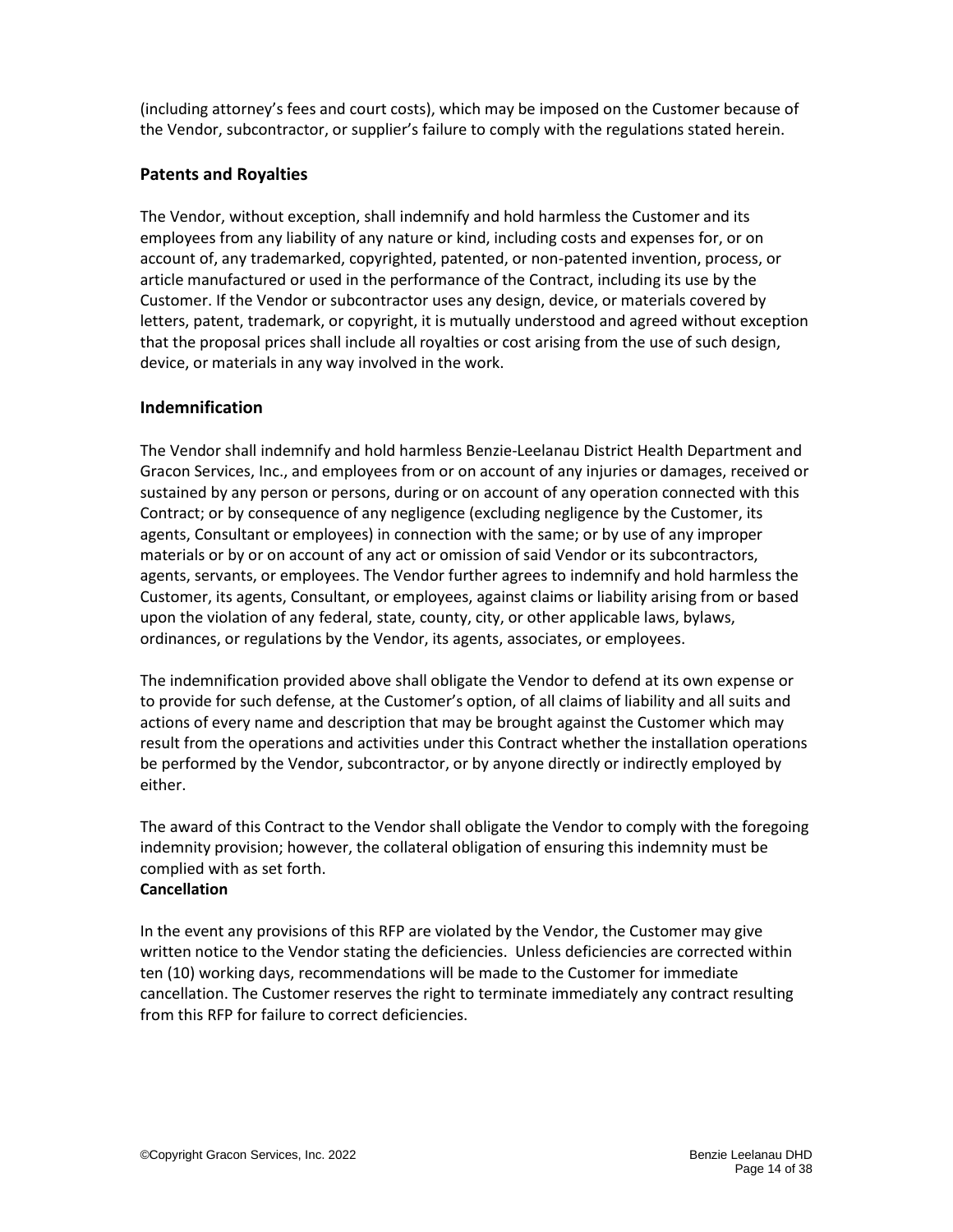#### **Advertising**

The Vendor agrees not to use the results from this RFP as a part of any commercial advertising without prior written approval of the Customer.

#### **Documentation**

Compile product data and related information appropriate for Customer's maintenance and operation of products furnished under this RFP. Prepare the data in the form of an instructional manual for use by Customer's IT personnel.

Format:

- 1. Size: 8-1/2" x 11"
- 2. Paper: white, for the typed pages.
- 3. Text: Manufacturer's printed data.
- 4. Provide reinforced punched binder tab.
- 5. Fold larger drawings to size of the text pages.
- 6. Provide flyleaf for each separate product, and major component parts of equipment.
- 7. Provide indexed tabs.
- 8. Provide cover titled: Hosted Unified Communication-as-a-Service.
- 9. Provide a complete copy of the manual and all drawings, build-of-materials, service contracts, invoices, etc. on USB flash media.
- 10. Web-link to complete documentation and training materials.

Vendor shall provide a document describing the Customer's responsibilities for maintaining the cabling system's certification and warranty for one year.

#### <span id="page-14-0"></span>**Insurance**

#### <span id="page-14-1"></span>**Liability and Insurance**

The Vendor shall assume the full duty, obligation, and expense of obtaining and maintaining necessary insurance while providing services to the Customer under the requirements of this RFP and any addendum.

#### <span id="page-14-2"></span>**Insurance Coverage**

The Vendor shall be fully liable to provide and maintain in force during the life of this Contract, such insurance, including Public Liability Insurance, Product Liability Insurance, Auto Liability Insurance, Worker's Compensation, and Employer's Liability Insurance as will assure to the Customer the protection contained in the foregoing indemnification provision undertaken by the Vendor. Such policies shall be issued by United States Treasury-approved companies authorized to do business in the State of Michigan and having agents upon whom service of process may be made in the Customer and shall contain as a minimum, the following provisions, coverage, and policy limits of liability.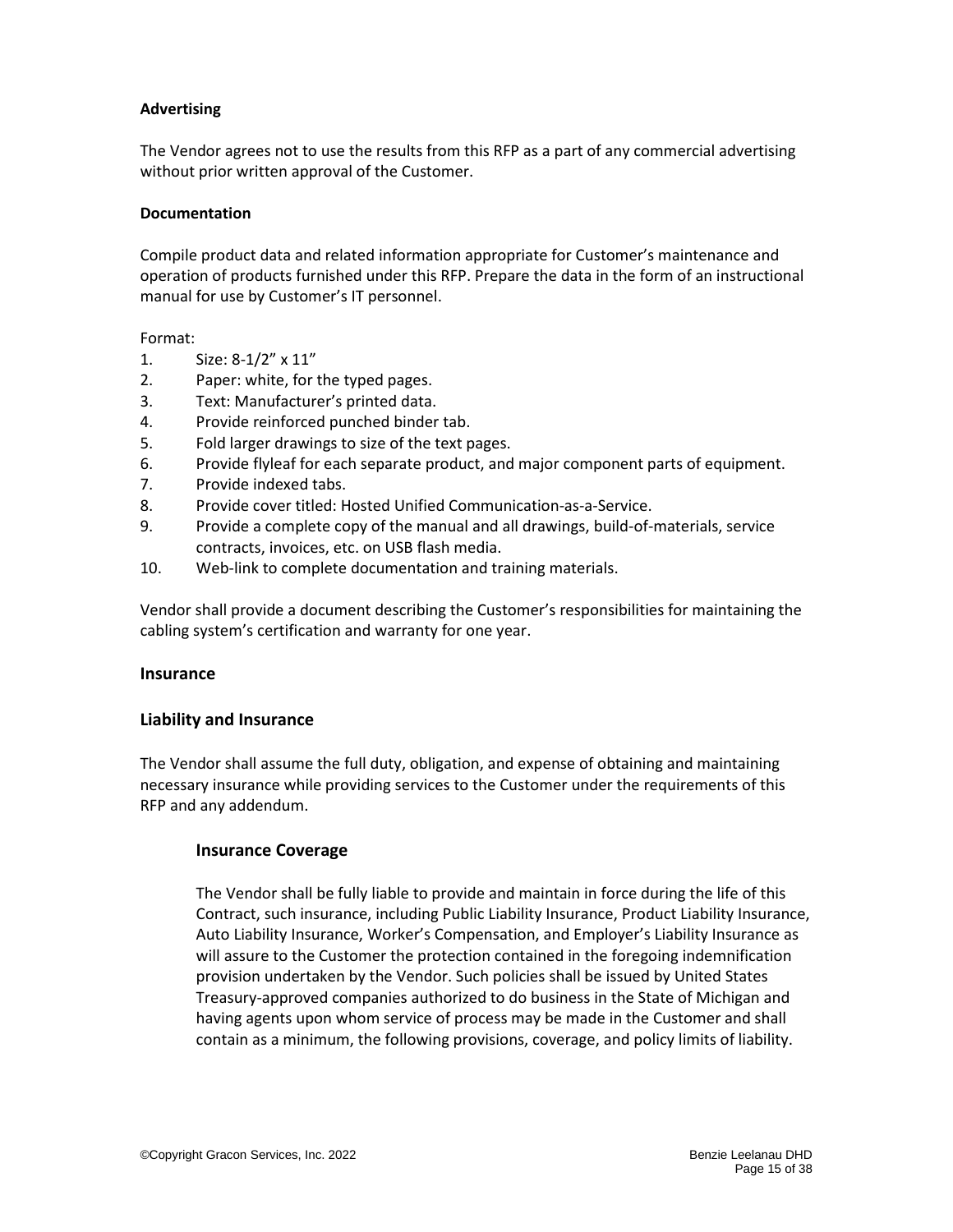### <span id="page-15-0"></span>**General Liability**

General Liability Insurance shall protect the Benzie-Leelanau District Health Department and Gracon Services, Inc., subcontractor, agents, and employees from claims for damages. General Aggregate shall not be less than Two Million Dollars (U.S. \$2,000,000.00) and it shall apply in total to this project only. Products – Comp/GP Aggregate shall not be less than Two Million Dollars (U.S. \$2,000,000.00). Personal & ADV Injury shall not be less than One Million Dollars (U.S. \$1,000,000.00). Each Occurrence shall not be less than One Million Dollars (U.S. \$1,000,000.00). Fire Damage shall not be less than Fifty Thousand Dollars (U.S. \$50,000.00) on anyone (1) fire. Medical Expense shall not be less than Five Thousand Dollars (U.S. \$5,000.00) on anyone (1) person. Broad Form Property Damage coverage shall include completed operations.

### <span id="page-15-1"></span>**Product Liability**

Product Liability or Completed Operations Insurance shall have bodily injury limits of liability of not less than Five Hundred Thousand Dollars (U.S. \$500,000.00) per person; Five Hundred Thousand Dollars (U.S. \$500,000.00) per occurrence, and Five Hundred Thousand Dollars (U.S. \$500,000.00) aggregate.

#### <span id="page-15-2"></span>**Auto Liability**

The Umbrella Form of Auto Liability Insurance shall be provided. Each occurrence shall not be less than One Million Dollars (U.S. \$1,000,000.00) over primary insurance. The Aggregate shall not be less than One Million Dollars (U.S. \$1,000,000.00) over primary insurance. Self-Insured Retention (SIR) shall not be greater than Ten Thousand Dollars (\$10,000) for each occurrence.

### <span id="page-15-3"></span>**Workers' Compensation and Employer's Liability**

Workers' Compensation and Employer's Liability Insurance shall meet minimum requirements set by the State of Michigan, but in no case less than Five Hundred Thousand Dollars (U.S. \$500,000.00). The Disease Policy Limit shall not be less than Five Hundred Thousand Dollars (U.S. \$500,000.00).

#### <span id="page-15-4"></span>**Proof of Insurance**

The Vendor shall furnish to the Customer a Certificate of Insurance or duplicate policies of insurance described above which specifically protect the Customer.

Such certification must contain a provision for notification of the Customer thirty (30) days in advance of any material change in coverage or cancellation.

Notification shall be in writing and signed in ink by a duly authorized officer of the Insurer.

Insurance Companies are subject to approval and may be rejected by the Customer without stated cause.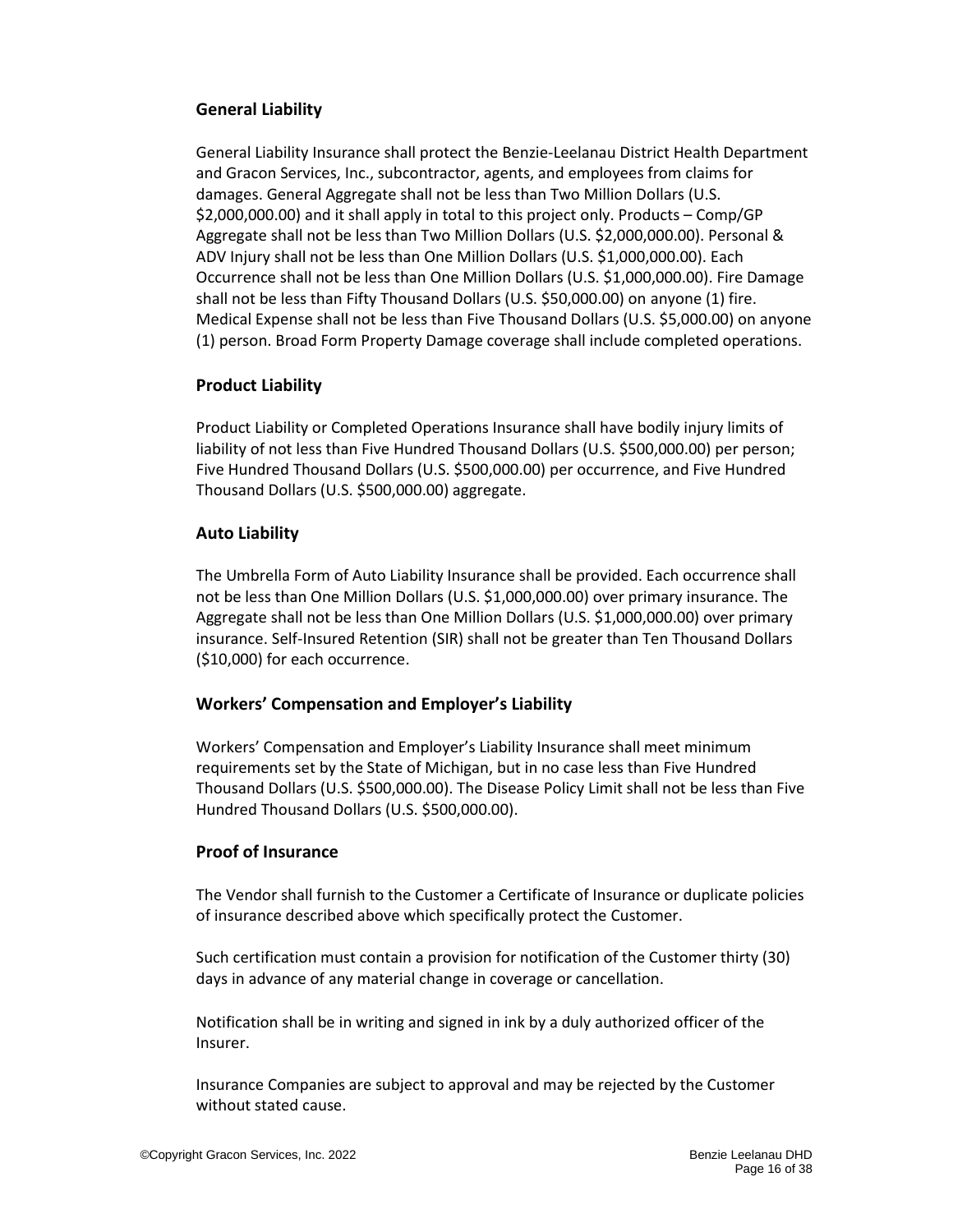#### <span id="page-16-0"></span>**Claims**

In any and all claims against the Customer, its Consultant, Gracon Services, Inc., or any of their agents or employees by any employee of the Vendor, any subcontractor, or anyone directly or indirectly employed by any of the contracting parties, or anyone for whose acts any of them may be liable, the indemnification obligation shall not be limited in any way by any limitation on the amount or types of damages, compensation acts, disability benefit acts, or other employee benefit acts.

#### **Bidders Evaluation**

- 1. Compliance with bid documents
- 2. Completeness of bid
- 3. Contractor qualifications
- 4. Cost of Services
- 5. References

#### <span id="page-16-1"></span>**Special Conditions**

The Customer conducts services that may include the requirement for HIPAA compliance in its retention of voice mails, and related patient data. As such, activities in all buildings are critical to the provisioning of services to the clients of the Customer and shall not be interrupted by the Vendor's work activities.

BLDHD delivers health services to its customers and citizenry. It maintains an after-hours emergency number that must be active 24x7, 365 days a year. Service interruption to this number is not acceptable. Vendor must configure its UCaaS solution to include redundancy or "back up" capabilities so that this number does not lose service.

The computer systems associated with this work will not be taken off-line or removed from service during normal working hours. Arrangements must be made by the Vendor to coordinate any such activities with the Customer.

The Vendor will be required to work around all the conditions listed above, as well as working with the Customer's staff and students to minimize disruptions to normal Customer activities.

Recognizing the environment in which work is to be done, smoking, consumption of alcoholic beverages and inappropriate language are not acceptable. Smoking is not permitted anywhere on Customer property.

#### <span id="page-16-2"></span>**Installation Guidelines**

All work performed on this project will be installed in accordance with the current edition of the *National Electrical Code*®, the current edition of the *National Electrical Safety Code*®, the current issue of the ANSI/NECA/BICSI-568 *Standard for Installing Commercial Building Telecommunications Cabling*, the current edition of the BICSI *Telecommunications Distribution Methods*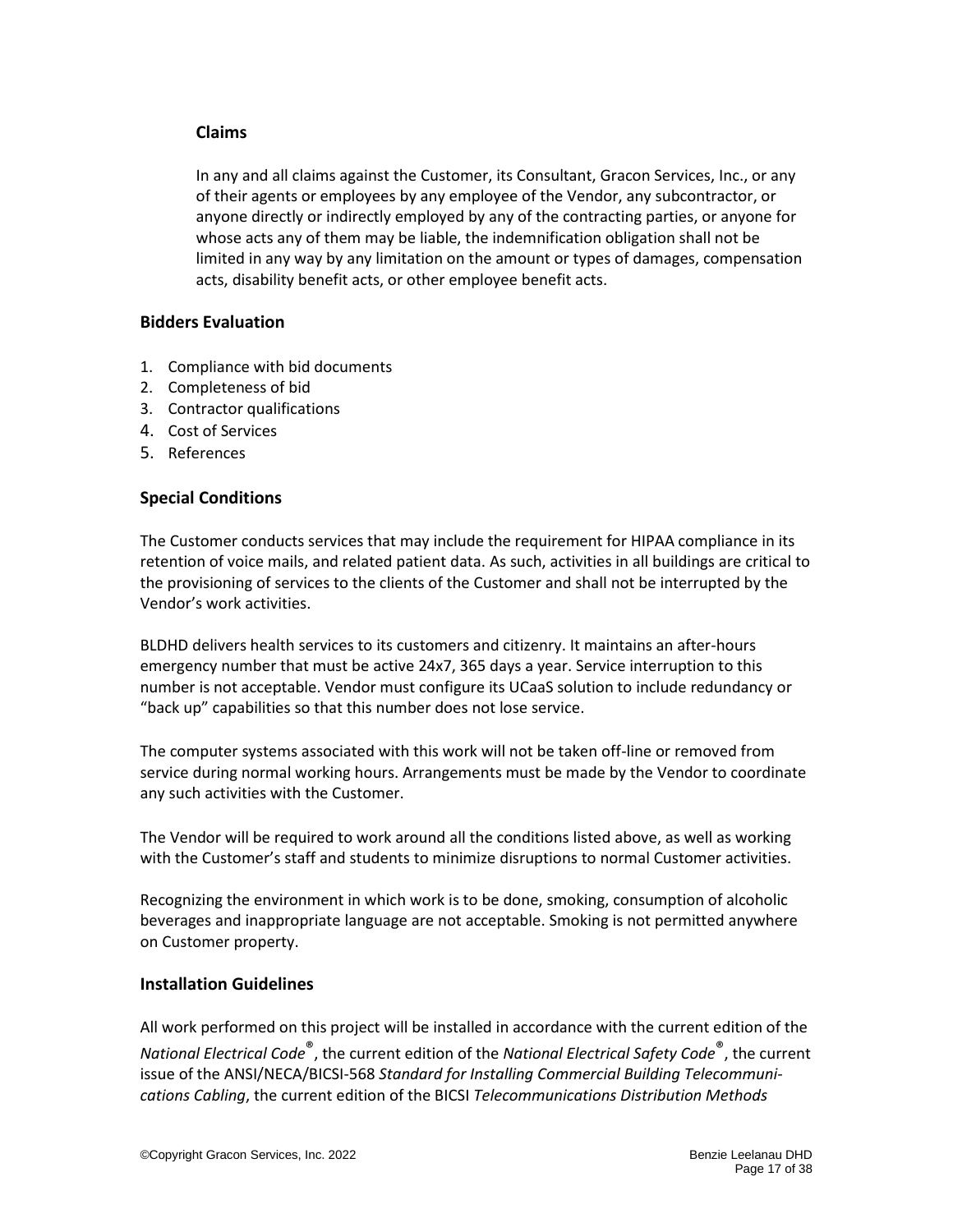*Manual*, the current edition of the BICSI *Cabling Installation Manual*, the latest issue of the ANSI/TIA/EIA Standards as published by Global Engineering Documents as ANSI/TIA/EIA Telecommunications Building Wiring Standards, and all local codes and ordinances.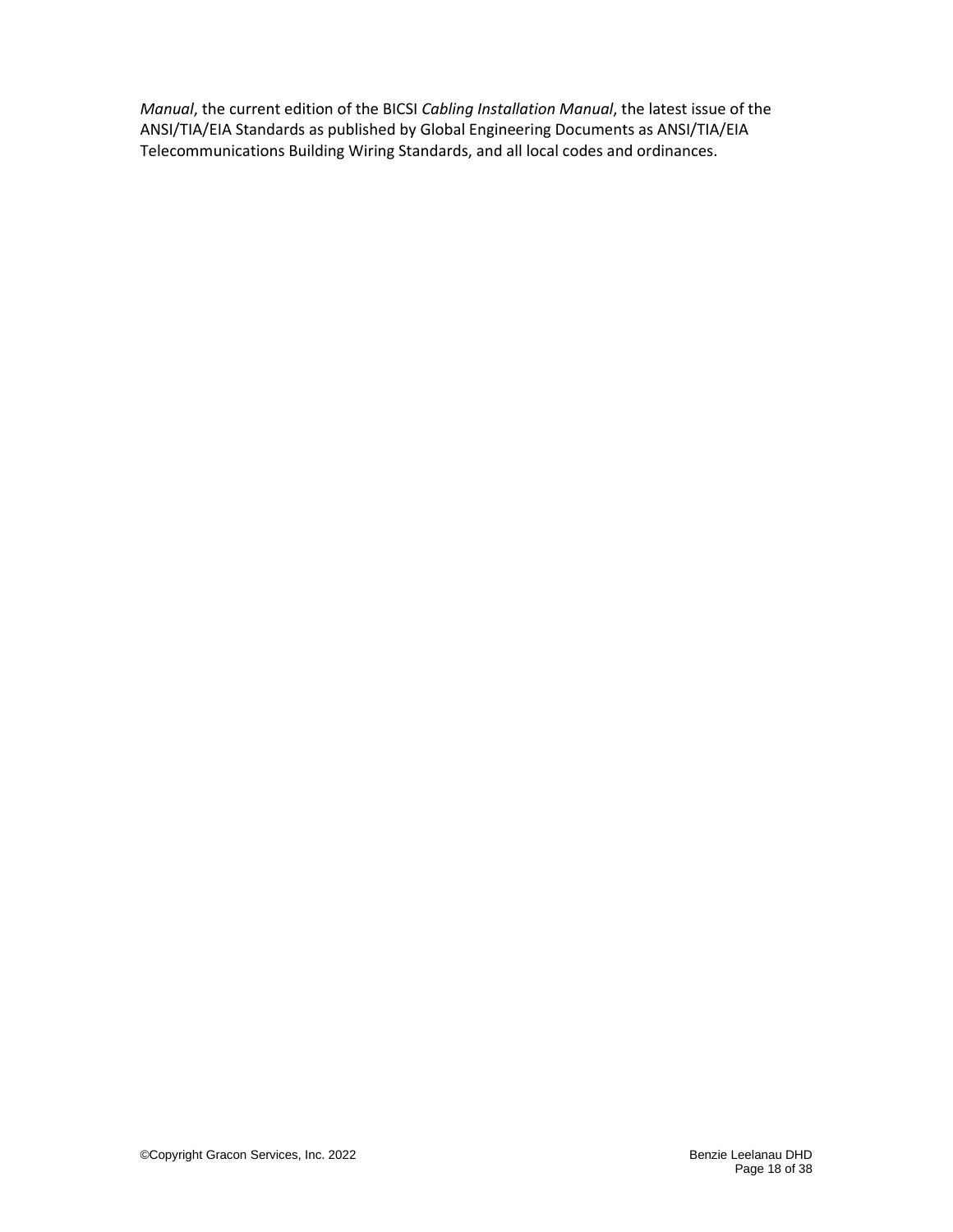## <span id="page-18-0"></span>**SECTION II – BASIC ENVRONMENT AND INSTRUCTIONS**

#### <span id="page-18-1"></span>**Working Environment**

It is preferred that all Vendor employees wear an identification badge with photograph. This badge should have the Vendor company name and employee name as a minimum. Shirts with a company logo will be accepted as an alternate means of identification. Employees of the Vendor and subcontractor may be subject to a background check.

All work will be performed in a neat and workman like manner in accordance with the latest edition of the *National Electric Code, the ANSI/NECA/BICSI-568 Standard for Installing Commercial Building Telecommunications Cabling, the BICSI Telecommunications Cabling Installation Manual*, and all *ANSI/TIA/EIA* standards documents relevant to this installation. All methods of construction, details of workmanship that are not specifically described or indicated shall be subject to approval by Customer.

All effected computer equipment and furniture shall be covered during the project to keep down the debris residue.

Daily clean-up is required of all site areas.

All equipment and supplies will be stored in Customer designated areas.

Any disruption in service (data, phone, video, etc.) must be scheduled and coordinated with the Customer.

The work environment may demand the Vendor workers wear hardhats. Vendor is responsible for following all OSHA guidelines and those work stipulations put forth by the General Contractor.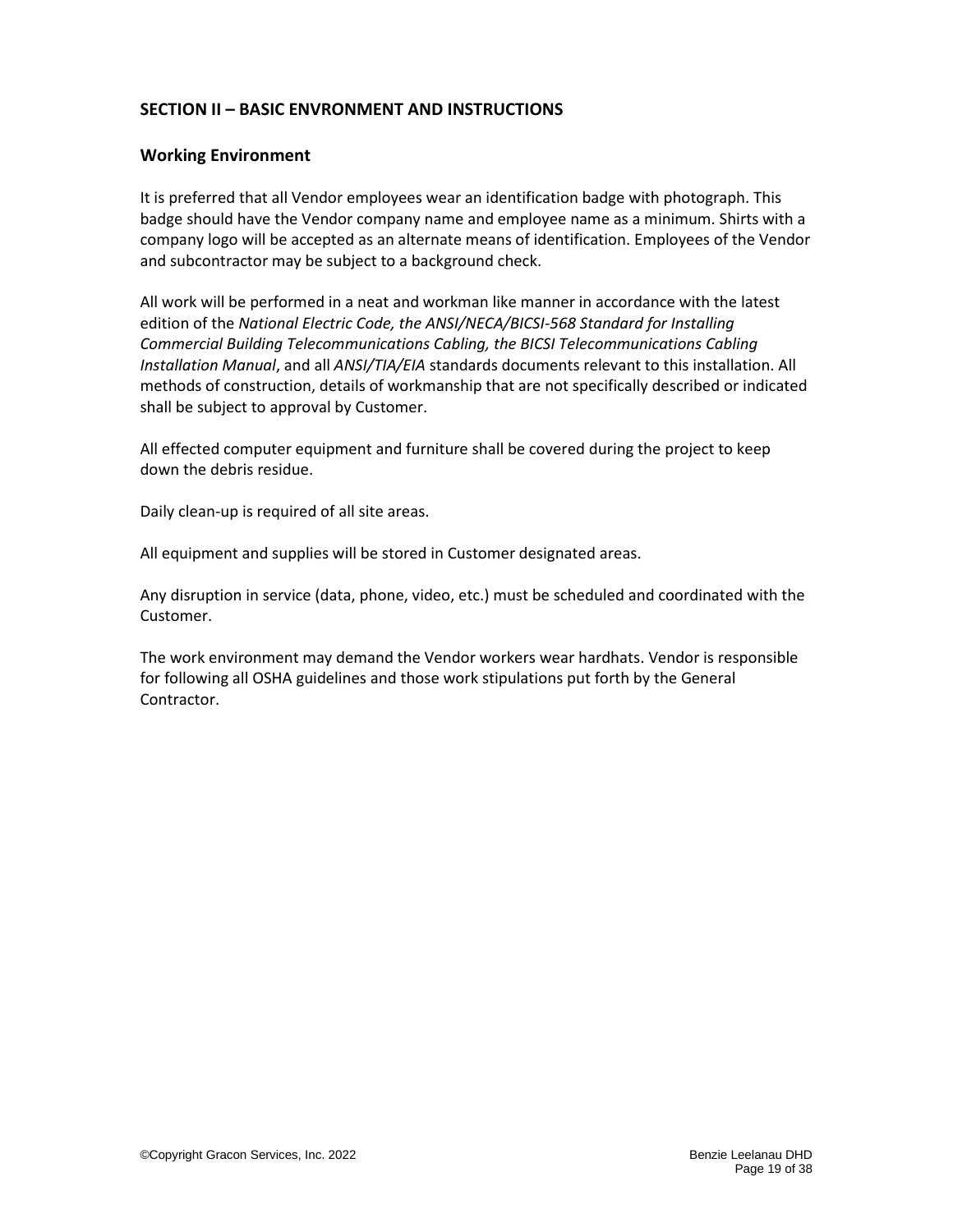# <span id="page-19-0"></span>**SECTION III - TECHNICAL SPECIFICATIONS**

#### <span id="page-19-1"></span>**Background**

Benzie-Leelanau District Health Department uses Spectrum to provide 100 Mbps fiber VPN connection between its facilities. These connections also service the Internet communications and traffic. The Customer currently uses Ubiquiti G4 switches within its facilities. The Customer standardized on Ubiquiti switching and wireless access points equipment for its infrastructure. The Customer will be responsible and insure there are an adequate number of Power-over-Ethernet (PoE) ports for the connections of all end users' devices. The Customer is expecting that predominant phone connection will be through existing network cabling drops within each of the offices in use.

The Customer's present telephone services are provided by Avaya equipment and trunk lines connected to a PBX. The Customer's voicemail is currently provided by the Avaya system. The voicemail has an auto-attendance "stations" for each of the two buildings. The Customer has approximately 35 Direct Inward Dialing (DID) provided by the existing trunk lines. The Customer has over 10 additional dedicated or "pool lines" for fax, etc. Additional information is provided in the Appendices.

#### <span id="page-19-2"></span>**Building Locations**

Benzie-Leelanau District Health Department 6051 Frankfort Highway, Suites 100 Benzonia, MI 49616

Benzie-Leelanau Health Department 7404 Duck Lake Rd., Ste 100 Lake Leelanau, MI 49653

#### <span id="page-19-3"></span>**General**

This Section specifies the requirements for the new UCaaS Solution for the Customer.

#### <span id="page-19-4"></span>**Products Delivered**

- 1. All components shall be current manufactured models and not scheduled for end of life for at least three years.
- 2. The manufacturer shall guarantee support for all components for a period of not less than five years.
- 3. All components or appliances of the UCaaS Solution will be new and not remanufactured or re-furbished.
- 4. Each component or appliance of the system will adhere to all EIA/TIA, ISO, NEC, NFPA, and ANSI standards that can apply.
- 5. The system will be installed with the latest hardware, software, and firmware release as it is put into production.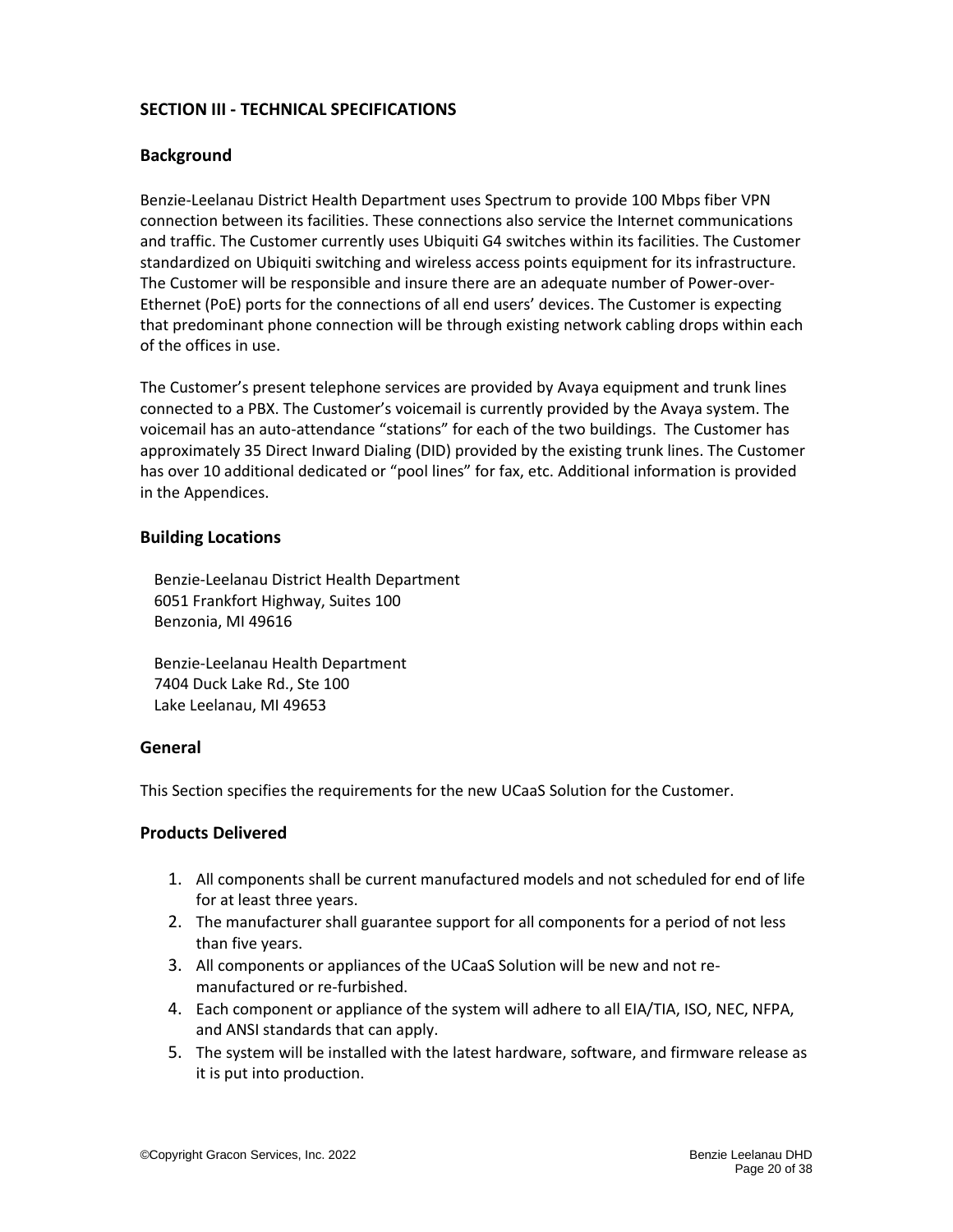- 6. Vendor will be required to supply all necessary grounding straps, rack mounts, etc. This should be determined by the Vendor during the "walk thru".
- 7. All VoIP equipment compliant to IEEE 802.3af, 15.4 watts on all switch ports.

### <span id="page-20-0"></span>**General System Requirements**

The proposed UCaaS Solution will use VoIP and SIP technology. The solution should include unified messaging functionality. The Customer has standardized on Microsoft M365 applications and Teams for collaboration. BLDHD wants the Vendor solution to include two options:

#### **Option 1 Bid Response – Microsoft Teams Integrated UCaaS solution**

One vendor option is to install and support a complete integration with Microsoft Teams. Integration with Microsoft Teams is defined as the Vendors software directly interfaces or uses the Microsoft Graph APIs for integration.

Complete integration with Microsoft Teams includes the following capabilities:

- Integrated into Microsoft 365.
- Single phone number across all users' devices.
- Unified calling with Chat and Meetings within Teams.
- Unified contacts and calendars across Teams and Outlook.
- Records voice mails as Outlook attachments.
- Based upon Microsoft's telephony solution and stores user messaging within Microsoft Teams.
- Automated voice mail transcription.
- Microsoft Teams users for the UCaaS solution are managed through the Teams Admin Center.
- Direct Routing and Reporting within Teams Phone System.
- The UCaaS solution should interface with Microsoft Teams and modify the user's presence if they are involved in a Teams phone call or conference call.
- Vendor solution must use SIP provision and be based upon Microsoft telephony.
- The UCaaS system should use Teams Admin Center for monitoring and controlling the UCaaS environment.
- Vendor solution must interface with Microsoft's GCC G3/E3 with telephony "add-on" license or Microsoft's GCC G5/E5 license. Customers M365 and Teams content will be stored in Microsoft's GCC standard cloud.

Distributed sites must be manageable from the systems administrator console via a web-based GUI interface. The UCaaS system should use Teams Admin Center for monitoring and controlling the UCaaS environment.

The system proposed, including all components and associated systems, must meet all North American transmission standards, and, as appropriate, be registered with the FCC for direct connection to the public telephone switch network.

Vendors will provide as part of their configuration, all the necessary hardware and software to make the system fully functional and provide survivability. Survivability is defined as having the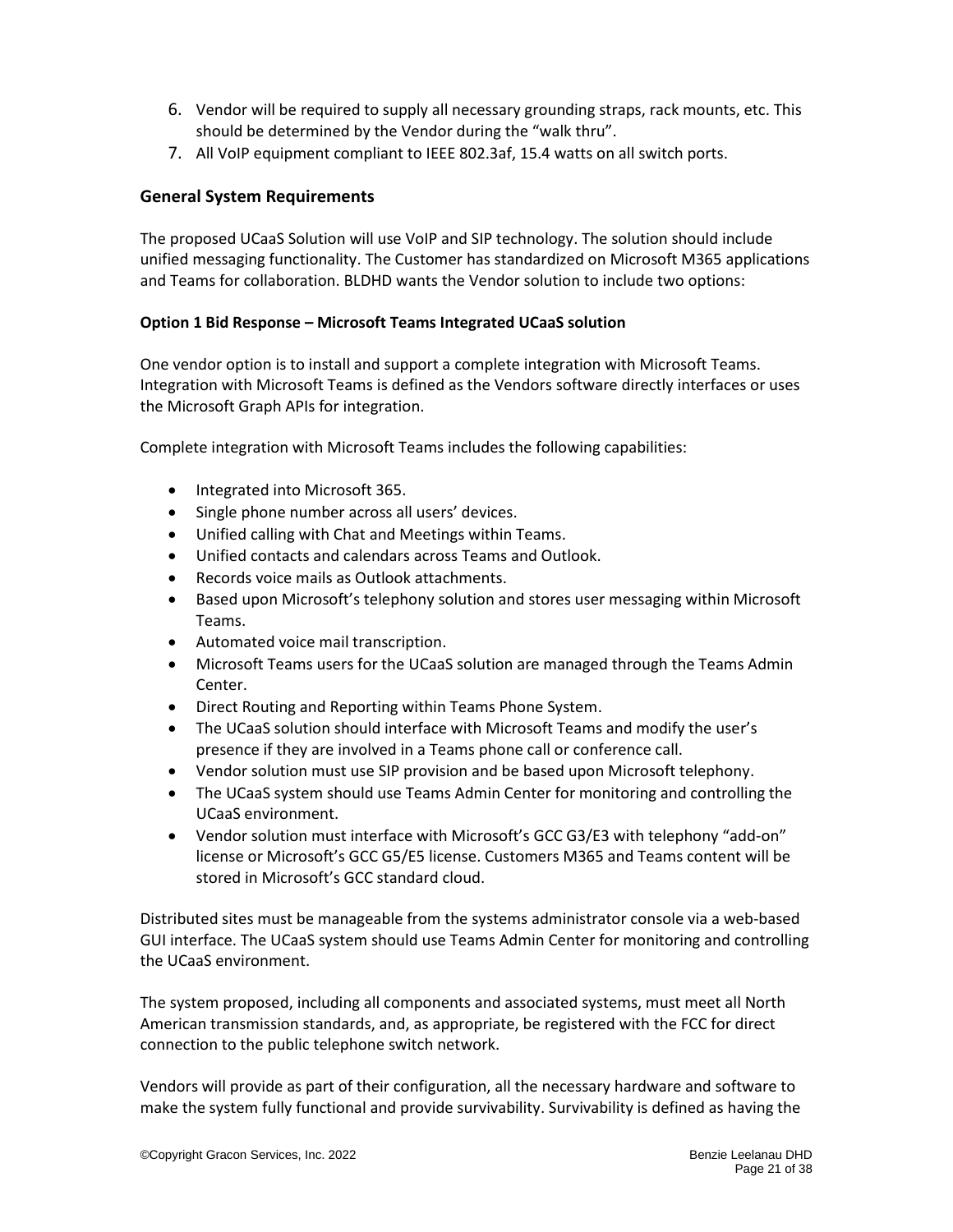ability to make and place internal and external calls in instances where there is a loss of communication across the WAN or loss of access to the SIP services. Vendors explain their survivability options in the case of an Internet failure. The explanation should detail what communication functions will be available.

The Vendors RFP response must state in detail that it meets or exceeds the following requirements:

- 1. Support a minimum of 75 users.
- 2. Support a minimum of 200 mailboxes.
- 3. Provide at least ten auto-attendants.
- 4. Provide an unlimited number of pre-recorded messages.
- 5. Three digits dialing between all extensions.
- 6. Survivability, in the event of a failure call processing (incoming and outgoing) will continue if there is a loss of WAN communication or loss of access to PRI's or SIP services. The proposed solution should NOT have a single point of failure. Each building should have call, voicemail, and auto attendant survivability thru local trunks or wireless connectivity, in the event WAN connectivity is lost.
- 7. Must accommodate the current trunk quantities and be easily expandable by 25% without replacing the proposed solution. Vendor should explain how the proposed system can be expanded by 25%.
- 8. Must adhere to all standards bases that apply to a VoIP and Unified Messaging solution.
- 9. Vendor must clearly state how Quality of Service is provided in their solution. Vendor must state if VLANs are required or what technical work within the WAN maybe necessary to support Quality-of-Service (QoS) and the UCaaS Solution and VoIP system.
- 10. Any proposed system must have a survivable remote recovery or "high availability" capability. For example, if one equipment component of the proposed system fails another component will continue to process the voice traffic and messaging. Vendor should describe the high availability solution in the RFP response.
- 11. The system must also be capable of supporting SIP trunks. Vendor should specify if any additional software, hardware, or licensing is required for this support. Vendors should also outline the advantages of operating over SIP services.
- 12. The proposed solution must be capable of providing analog telephone station, fax, modem and overhead paging connectivity and emergency broadcast or "all call".
- 13. The system must be capable of providing auto-attendant and dial-directory functionality for **both BLDHD locations**.
- 14. The Customer will manage the day-to-day adds, moves, and changes. The system should be able to be securely managed remotely via secure web access. Vendor should explain how this could be accomplished and include any necessary components in its pricing.
- 15. The proposed solution must support open system industry standards, such as G.711, G.729, MAPI (for unified messaging integration), SNMP (management), 802.l1p, 802.1q, MGCP, SIP, LDPA, MGPC, PoE, PoE+, RPT, TAPI, JTAPI, T1, Analog, QSIG, as well as several SIP RFC's.
- 16. The proposed solution must identify all origins of 911 calls by room, building, etc. and interface with the local E911 response system.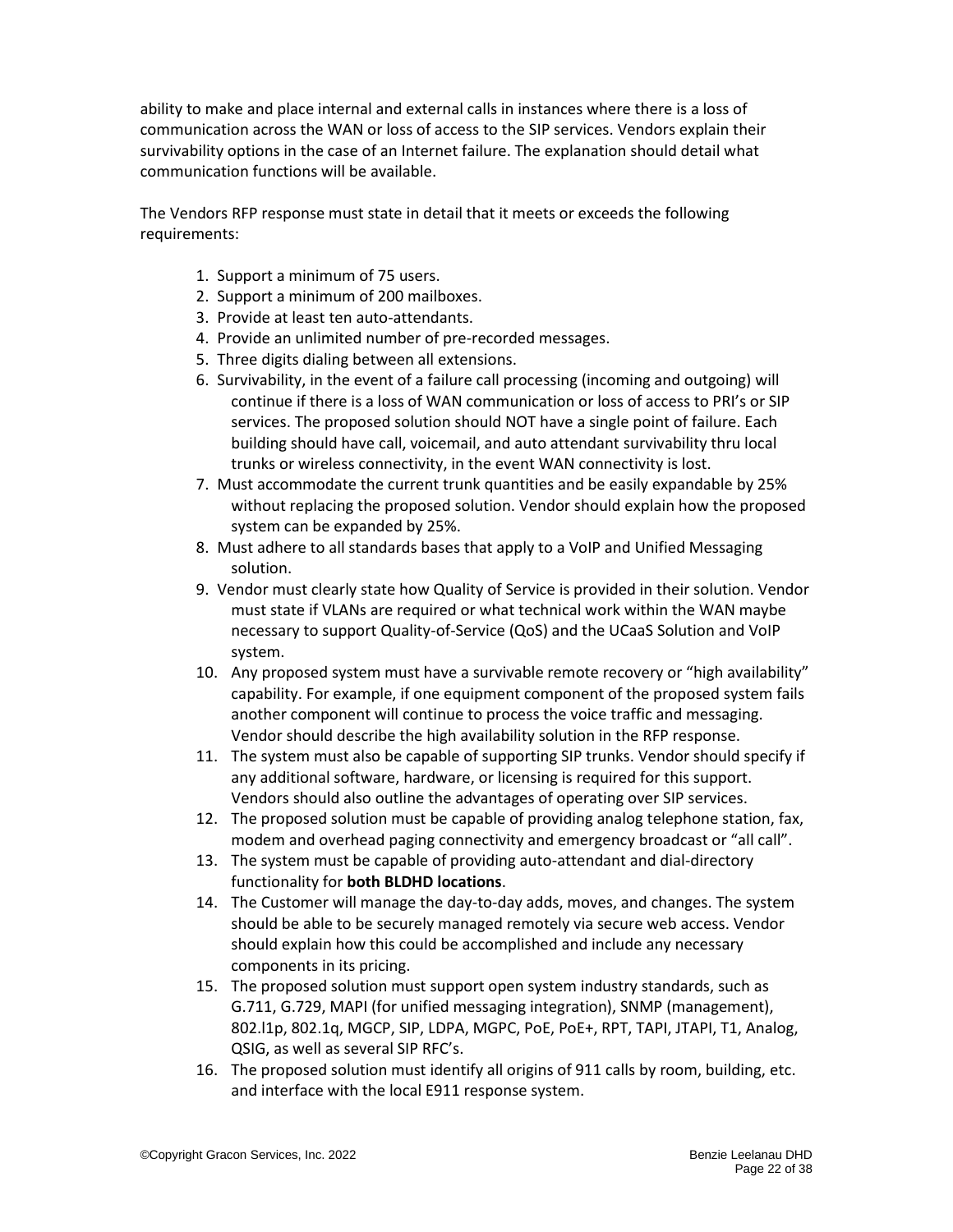17. The proposed solution must address the use of three facsimile lines, two vaccine alarms, one security alarm line, and one elevator telephone alarm.

#### <span id="page-22-0"></span>**Unified Messaging**

The Customer is mandating the new UCaaS Solution include a "Unified Messaging" system.

Full integration between the UCaaS system and the unified messaging system must be via a digital/IP link with no digital/analog/digital conversion required.

The UCaaS solution must permit calls received by this system to be transferred to an attendant console or other designated stations for alternate handling if the caller does not wish to leave a voice message or requires more information or assistance. Once the call is transferred back to the voice communication system, the "link" between the two systems must be released to allow its use for another call. Multiple links must not be required to transfer control back to the voice communication system.

The UCaaS Solution must permit the caller to transfer back to the voice communication system by dialing either the extension number, selecting a user contact or by entering he party's name.

The UCaaS Solution must be able to be used as an automated attendant to allow answering of incoming external calls and then prompt the caller for the directory number or name of the person they would like to connect to. If the caller does nothing, the call must time-out and be routed to the attendant or another designated station via automated call flow and routing.

All incoming calls will be routed via automated attendant to a series of voice menus that direct the caller to the appropriate person or department or extension. If the caller is looking to receive routine information, pre-recorded bulletin boards and messages can be created by the Customer without requiring any human intervention during the call.

Voice greetings, prompts, and announcements must be easily recorded from a standard telephone handset.

All voice services (voice menus, announcements, etc.) must be controlled based upon the time of day and day of the week. The UCaaS solution must provide a system calendar that will be maintained and controlled by the Customer.

The UCaaS Solution must allow users to pre-record and program messages to be delivered at a future user determined time.

The UCaaS Solution must provide urgent message classification. A message can be tagged as urgent. When the user logs into their mailbox, the message description should clearly differentiate the urgent messages in queue.

The UCaaS Solution must provide the automatic activation of a message waiting indication.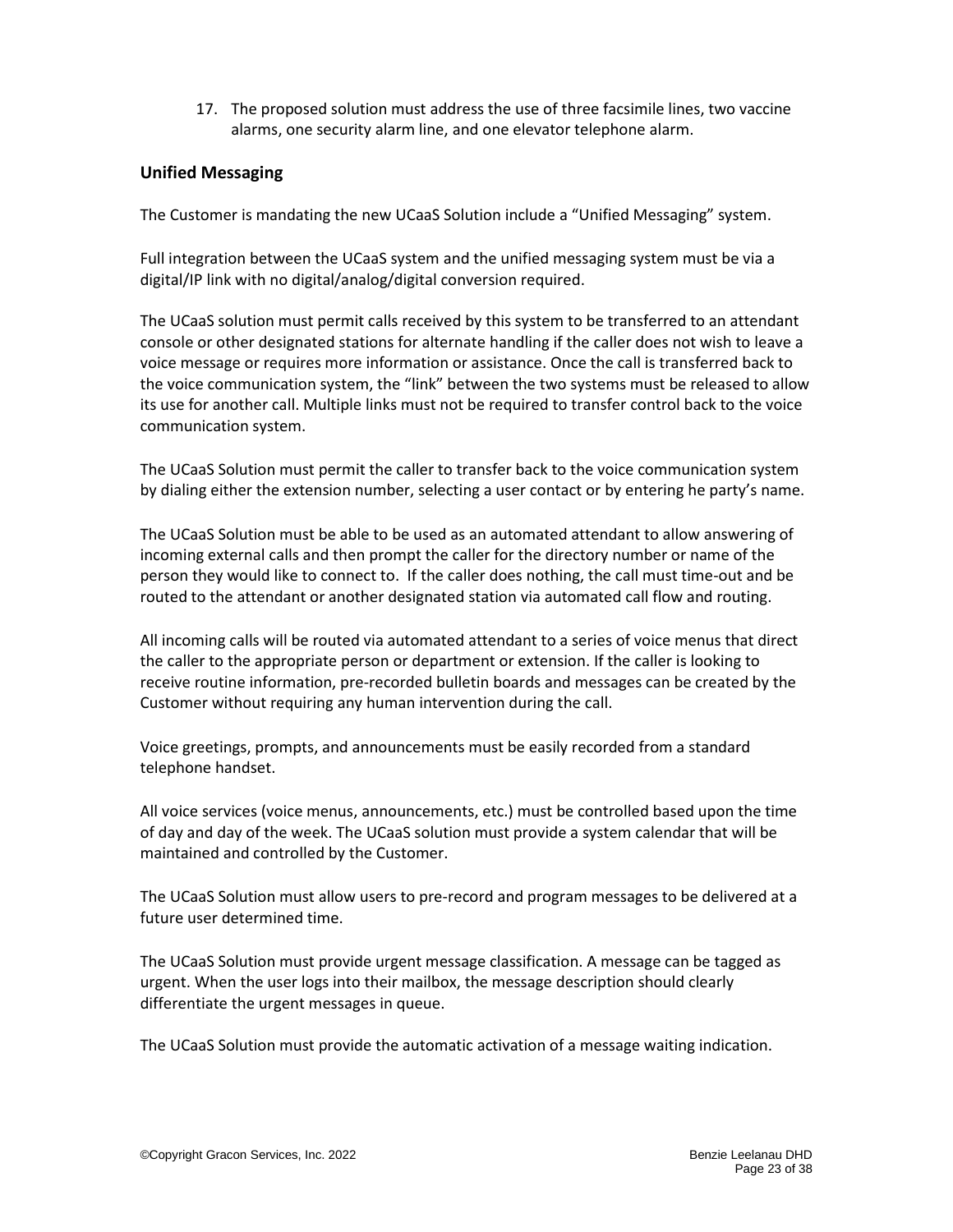The system should interface with the Customer's Outlook email system. It is a base system requirement for the proposed system to forward all voice mail directly to the email boxes of the end users.

The system should allow for the sending and receiving of email, voice and messaging.

Vendor should describe if the proposed solution includes an end-user application that allows for call control from the end user's desktop or notebook computer.

Messages must be accessible from computing devices that include Windows OS, IOS and Android devices.

Vendors should specifically address the following questions in their response:

- 1. Does the proposed UCaaS Solution provide direct dialing from a "contact lists"? If so, please describe how the products integrate. Are multiple contact lists supported?
- 2. Which electronic mail protocol(s) does the UCaaS Solution support?
	- a. IMAP, POP3, SMTP, others?
	- b. Please describe the integration flow into the email system.
- 3. When a voicemail is received in a UCaaS solution, will the entire voice message be transmitted to email in addition to the message header information?
	- a. How will the end user be "alerted" that they have a new message?
- 4. Please describe where the voicemail messages will be stored and whether the messages will be stored on voicemail appliance or another  $3<sup>rd</sup>$  party repository (SQL database).
- 5. Describe what client computing devices are supported with the UCaaS Solution proposed solution.
- 6. Are the voicemail messages retrievable internally and externally or remotely? Can the remote access be secured over a public Internet access or wireless connection?
- 7. Is there software capability to connect office appointments by sending a text message to patients located in a Contacts database or file?
- 8. Can calls be recorded and later transferred to a "training folder" for use later?

### **Telephone Equipment**

Customer will be providing the telephone handsets to be used. The handsets are Microsoft Teams certified and manufactured by Yealink.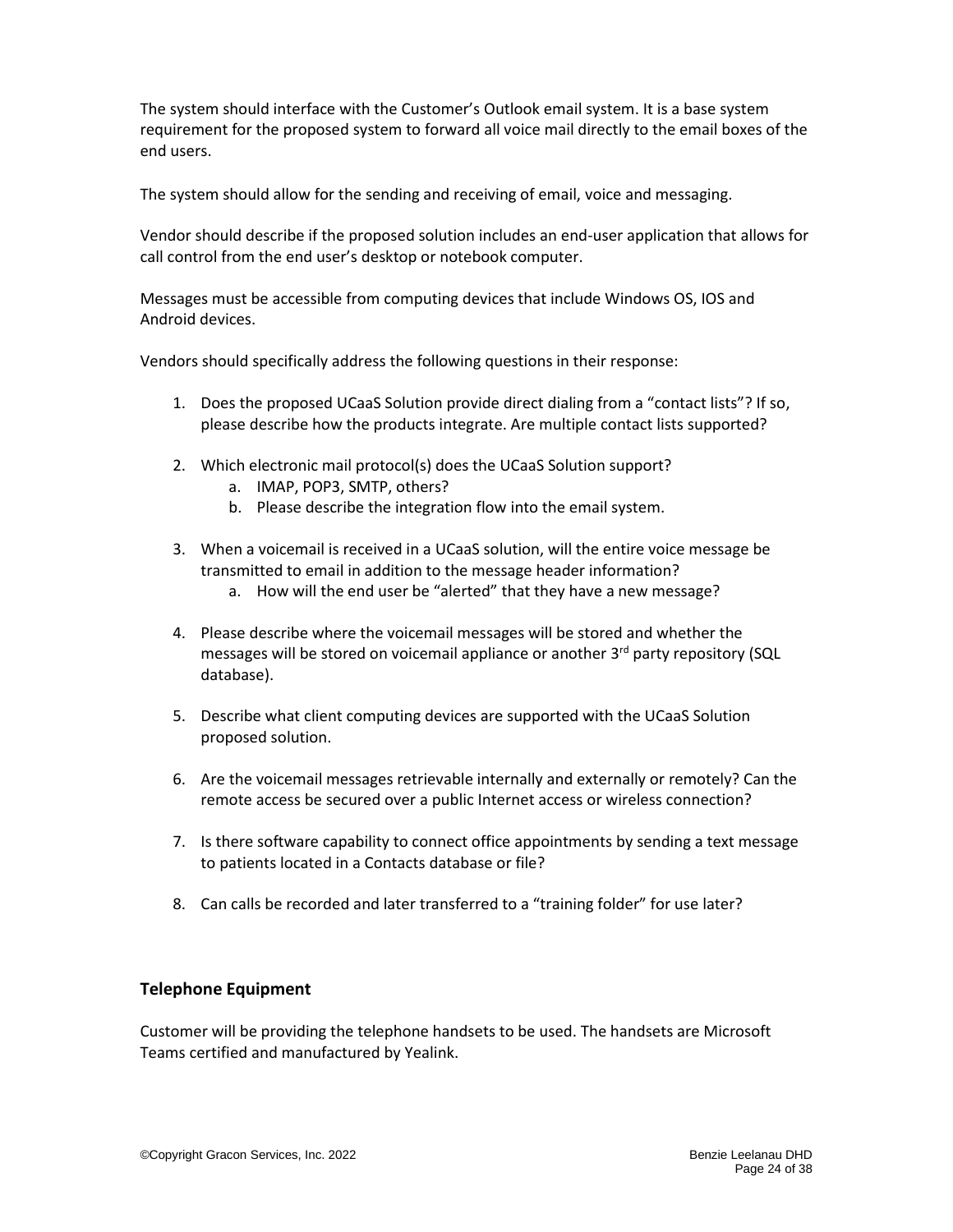#### **UCaaS Solution Requirements**

Vendors should review and answer all the topics outlined in Appendix A UCaaS Vendor Questionnaire. Vendor should clearly state in the response to the RFP items that their solution cannot address without adding a third-party solution. All costs for the third-party solution should be noted as such in the Build of Materials.

#### <span id="page-24-0"></span>**Automated Attendant Features**

The Customer will use varying automated attendant functions throughout the offices. The Customer will use the Direct Inward Dialing (DID) functionality in coordination with this feature. The automated attendant feature should provide functions for the following:

- 1. After hours announcement and options.
- 2. Pre-programmed alternative for Holidays.
- 3. Custom greetings for special events.
- 4. Does the proposed system allow for remote access to modifying the greetings?
- 5. Provide various "exits" from the automated attendant feature.
- 6. The automated attendant must allow for user interruption anytime during the message.
- 7. Describe how the automated attendant end user interface works.
- 8. Easily modifiable call routing system.

The Customer requires a multi-level auto-attendant service that provides 24-hour automated call answering and routing.

#### <span id="page-24-1"></span>**Warranty Services**

It is important that the Vendor specifically point out in the response what is and is not covered under the Manufacturer's warranty onsite, complete with manufacturer's service technicians. As was previously stated, the Customer expects three-year Vendor/ Manufacturer's warranty on all items proposed.

The Customer is requesting three-year Manufacturer's support onsite to begin after the installation period for system components proposed in the UCaaS Solution, not the phones/handsets. The Customer will self-maintain handsets/ phones. If Manufacture direct support is not offered, Vendor must specifically state that in the response. Vendor must clearly state if remote support if offered where the support is being offered from (remote support, 800 numbers, etc.), domestic support is desirable.

The Vendor must describe the Manufacturer-provided maintenance programs for three years. Pricing should include all charges including travel. Vendor should state where the nearest Manufacturer's service office is located to the Customer.

Vendor should describe non-Manufacturer service agreements available, the services it provides and all associated costs including travel as alternates.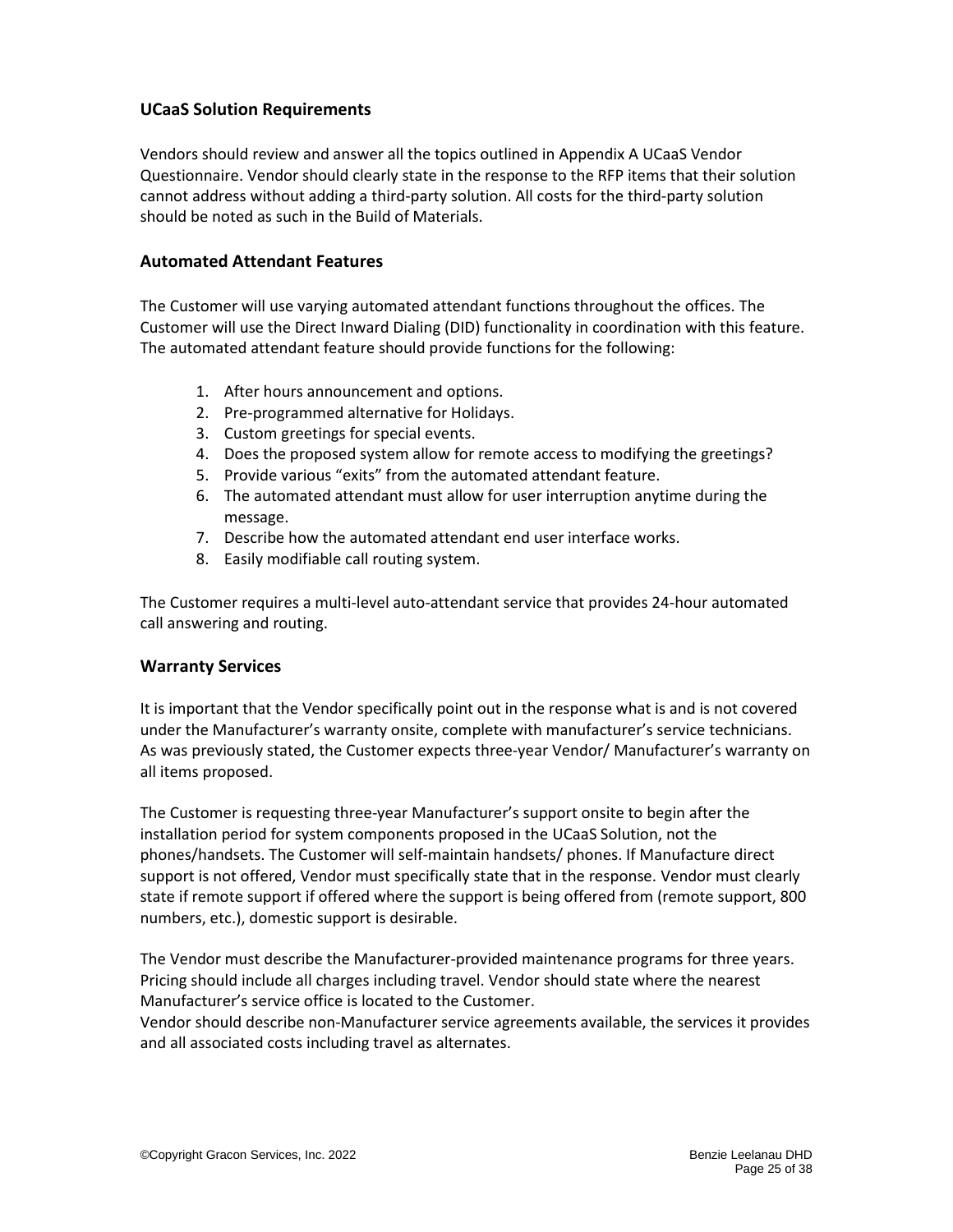#### **Permits, Fees, and Certificates of Approval**

The Vendor shall be responsible for all permit and application fees required by the State of Michigan and local regulatory agencies if applicable.

#### <span id="page-25-0"></span>**System Updates**

Vendor should describe how "system updates" are performed for the first year. Can the proposed be "programmed" to receive system updates during non-prime time (normal business hour) use?

#### <span id="page-25-1"></span>**E911 Compliance**

The proposed solution must include: the Emergency Routing Service (ERS) and the Emergency Gateway (EGW).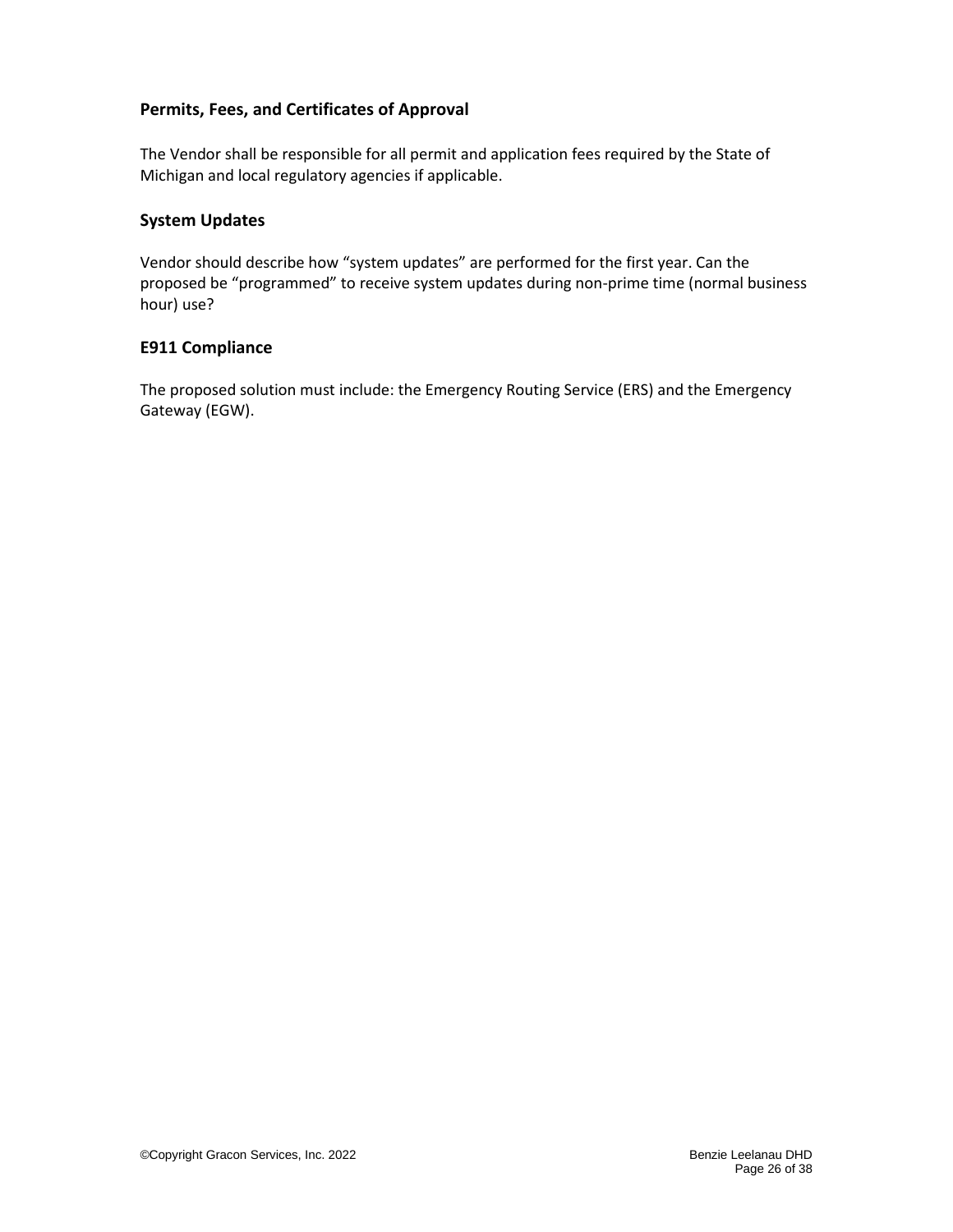# **SECTION IV – PROJECT SPECIFICATIONS**

### <span id="page-26-0"></span>**General Description of Work**

This section defines the expected work to be performed by the selected Vendor.

The Vendor will provide all materials, equipment, and labor necessary to install, test and migrate to the new UCaaS Solution from the legacy phone system. This includes, but is not limited to, delivery, unloading, insuring (while onsite but not installed), installation, inspection and the testing of all system components and the management of the Vendor and any subcontractor personnel.

The Vendor will assist the Customer, or its Technology Designer, GSI whenever necessary, in coordination with the current local Telephone Service Provider trunks, circuits, PRIs, T1s, POTS lines, SIP services and circuits unless notified otherwise. The Vendor will coordinate a cut-over date with the Customer and the Telephone Service Provider.

Vendor will provide a preliminary bandwidth analysis to ensure that the Customer has adequate Internet bandwidth to sustain the voice and data traffic.

All the equipment proposed in the Vendors response will be tested at least two days prior to installation with a detailed checklist, which will be dated and presented to the Customer or its Technology Designer, GSI. No cutover to a new phone services provider will be undertaken without the prior testing being conducted and reviewed by the Customer.

The proposed equipment will interface to the existing Customer installed public address systems and the existing WAN infrastructure. The Vendor is responsible for meeting all required interfacing equipment.

The Vendor will be responsible for all system programming and setup for the new UCaaS Solution. The Vendor will interface and work with the Customer's current network support company personnel to insure the proper system-wide configuration of the UCaaS Solution and VoIP implementation on the Customer's WAN. The Vendor will be responsible for providing the Customer with a complete electronic copy of all the system configuration information including but not limited to, server IP addressing, handset IP addresses, any additional system configuration information.

The Vendor will notify the Customer when the Vendor has finished their installation and configuration. The completion of the UCaaS Solution installation will be determined by the Customer. The UCaaS Solution will be tested for a period of 90 days during which time the Vendor will make all required changes, modifications and enhancements as required per the Customer's specifications within this RFP.

The Vendor may specify as a separate item under costs any trade-in value the Customer's current voice system may have. The Customer, as its sole discretion, reserves the right to include or exclude that value statement in its determination of the successful Vendor.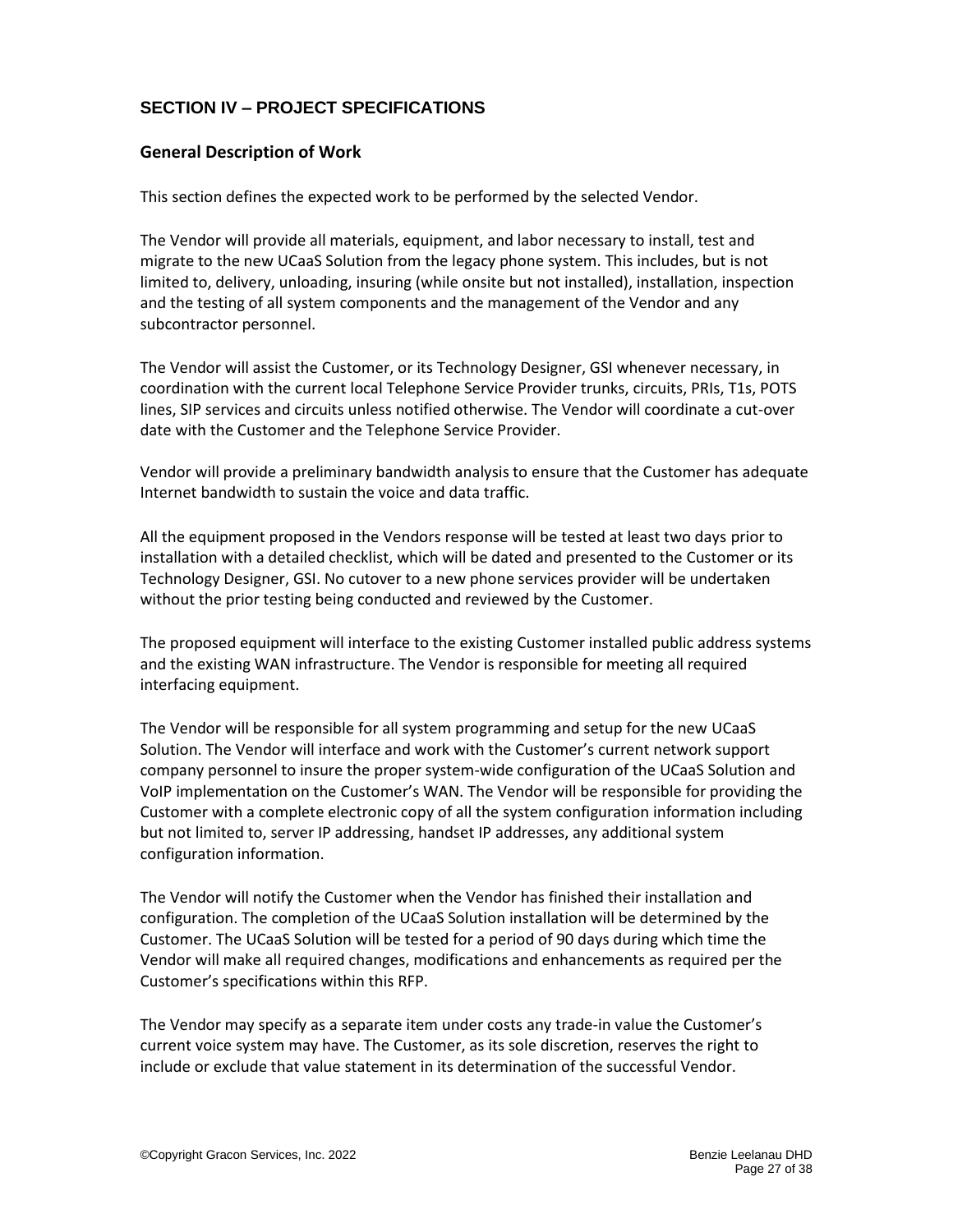The Vendor must submit any special environmental requirements (i.e., power, HVAC, etc.) with their bid.

The system cut over will be performed outside the normal business hours of the Customer to minimize any service outage.

The Customer will provide a network engineer for the successful vendor to coordinate the configuration requirements of the UCaaS Solution. The network engineer will provide any necessary switch, VLAN, existing IP addressing information, etc., to the Vendor.

It is the Vendor's responsibility to alert the Customer to any malfunctioning outlet or switch ports. The Customer will be responsible for addressing the repair/replacement.

The successful Vendor, prior to the award of the contract will be provided to the Customer a list of the personnel resources that will work on this project. The Customer may require additional background checks, fingerprinting and other security measures taken as required.

It is the intent of the Customer to have a handset/phone installed in each office in a designated location. Most of the handsets will be connected directly to a PoE+ port and will provide a 1 GB Ethernet connection to the end users laptop or desktop.

Prior to start of any work on this project the successful Vendor must produce a list of qualified personnel that are certified to work on the proposed Voice Data Communication System.

Vendors should clearly state why their solution provides future integration opportunities and a platform that the Customer can build upon in the future.

### <span id="page-27-0"></span>**Training**

#### <span id="page-27-1"></span>**End-User Training**

The Customer will provide training facilities for the successful Vendor. The Customer will require the ability to conduct additional end-user training via webinar, downloaded presentations etc., at its facility after the preliminary training has been conducted. All training will be conducted onsite using the installed UCaaS Solution.

The successful Vendor will train the designated personnel as designated by the Customer on the general use of the proposed system, specifically on the operation of the users' handsets/phones and voicemail. The training should cover the equipment and software that the end user will be exposed to.

The training class will be equipped with working handsets/phones that they will be using.

The successful Vendor will provide "handouts or cheat sheets" on the common uses for the handsets/phones delivered to the end users.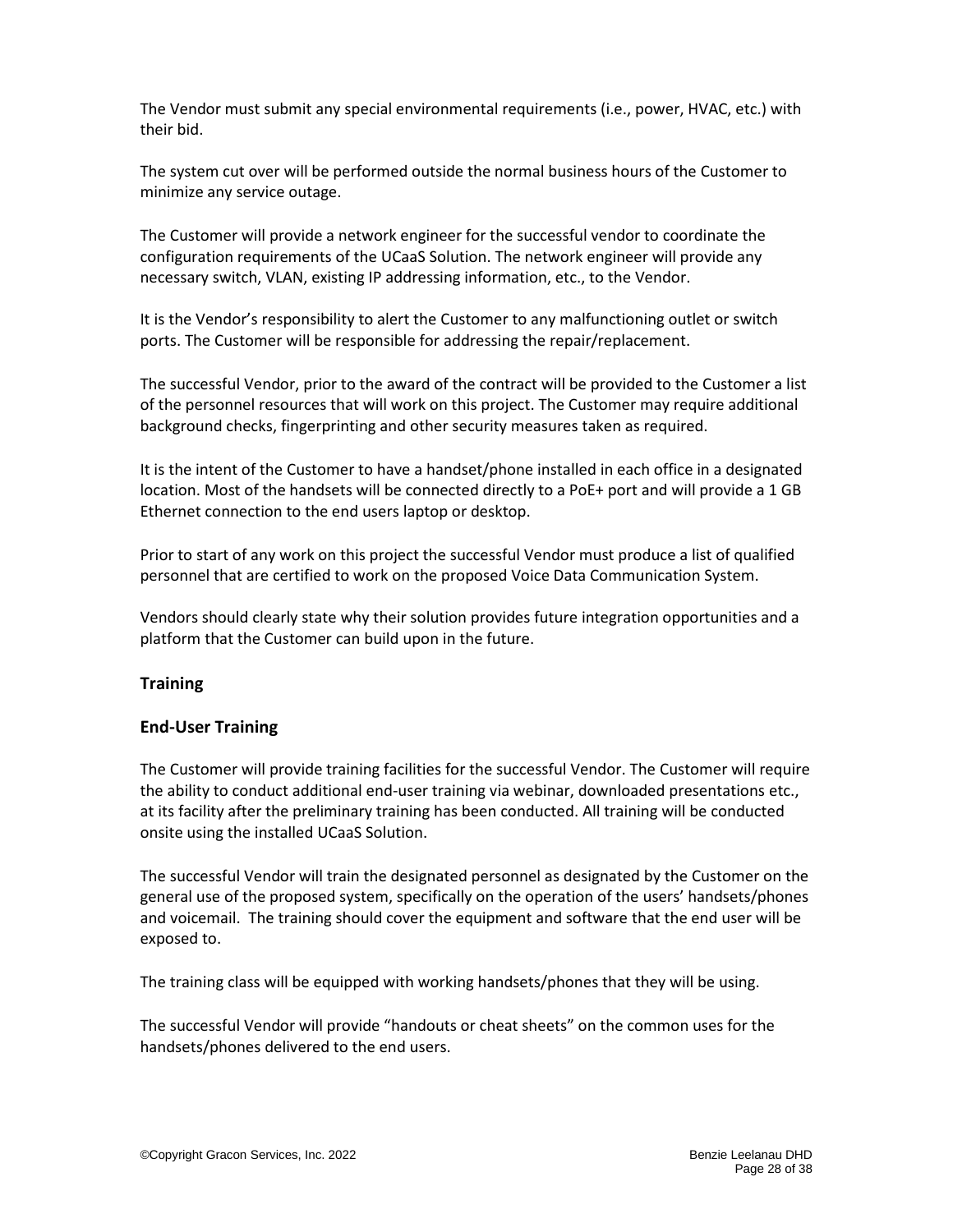#### <span id="page-28-0"></span>**System Administrator Training**

The successful Vendor must conduct Systems Administrator and Operator Training on the management of the UCaaS Solution. The Systems Administration Training will provide three (3) classes of four (4) hours each of:

- How to administer the entire system.
- How to make upgrades and changes required for the normal use of the system.
- Call Center Training
	- o Task management
	- o Workflow integration capabilities
	- o Integration into patient database possibilities

The Customer reserves the right to schedule this with the successful Vendor after the proposed system is up and operational. The Customer will require at least two separate training sessions.

The Operator Training will cover the operation of the expanded handset. Vendor should allow for four (4) classes of two (2) hours each in their response. The classes will be scheduled in full cooperation with the Customer. The Customer has final approval on all scheduling dates.

Vendor should clearly state its recommendations for Supervisor, Operator and End-User training sessions. If available, Vendor should provide course outlines, additional training materials that it will make available to the Customer for unlimited use during the length of the contract.

Vendor should explain what additional self-training content will be made available to Customer's personnel and any additional costs that maybe associated.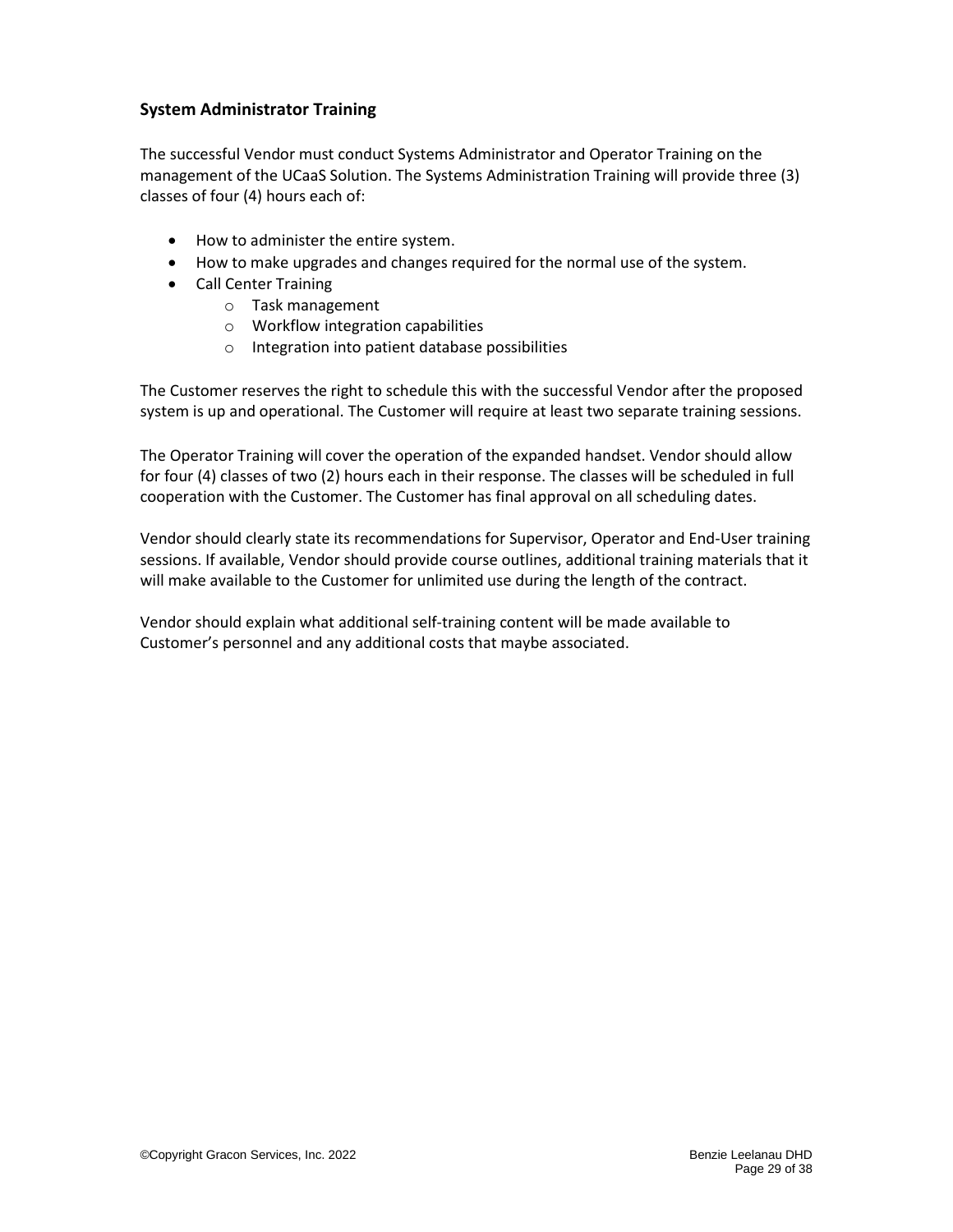#### <span id="page-29-0"></span>**VENDOR COST SUMMARY**

#### **Benzie-Leelanau DHD – UCaaS Solution**

Vendor is expected to separate the costs in the response according to this table.

| LOCATION: Benzie-Leelanau DHD - Office in Benzie |                     |  |
|--------------------------------------------------|---------------------|--|
| <b>Components</b>                                | <b>Cost Summary</b> |  |
| <b>System Components</b>                         | \$                  |  |
| Labor/Installation                               | \$                  |  |
| Manufacturer's 3 Year - Service Agreement        | \$                  |  |
| Additional                                       | \$                  |  |
| <b>Sub-Total</b>                                 | \$                  |  |
|                                                  |                     |  |
| Training                                         | \$                  |  |
| <b>Sub-Total</b>                                 | \$                  |  |
|                                                  |                     |  |
| <b>TOTAL</b>                                     | \$                  |  |

<span id="page-29-1"></span>

| LOCATION: Benzie-Leelanau - DHD Office in Lake Leelanau |                     |  |  |
|---------------------------------------------------------|---------------------|--|--|
| <b>Components</b>                                       | <b>Cost Summary</b> |  |  |
| <b>System Components</b>                                | \$                  |  |  |
| Labor/Installation                                      | \$                  |  |  |
| Manufacturer's 3 Year - Service Agreement               | \$                  |  |  |
| Additional                                              | \$                  |  |  |
| <b>Sub-Total</b>                                        | \$                  |  |  |
|                                                         |                     |  |  |
| Training                                                | \$                  |  |  |
| <b>Sub-Total</b>                                        | \$                  |  |  |
|                                                         |                     |  |  |
| TOTAL                                                   | \$                  |  |  |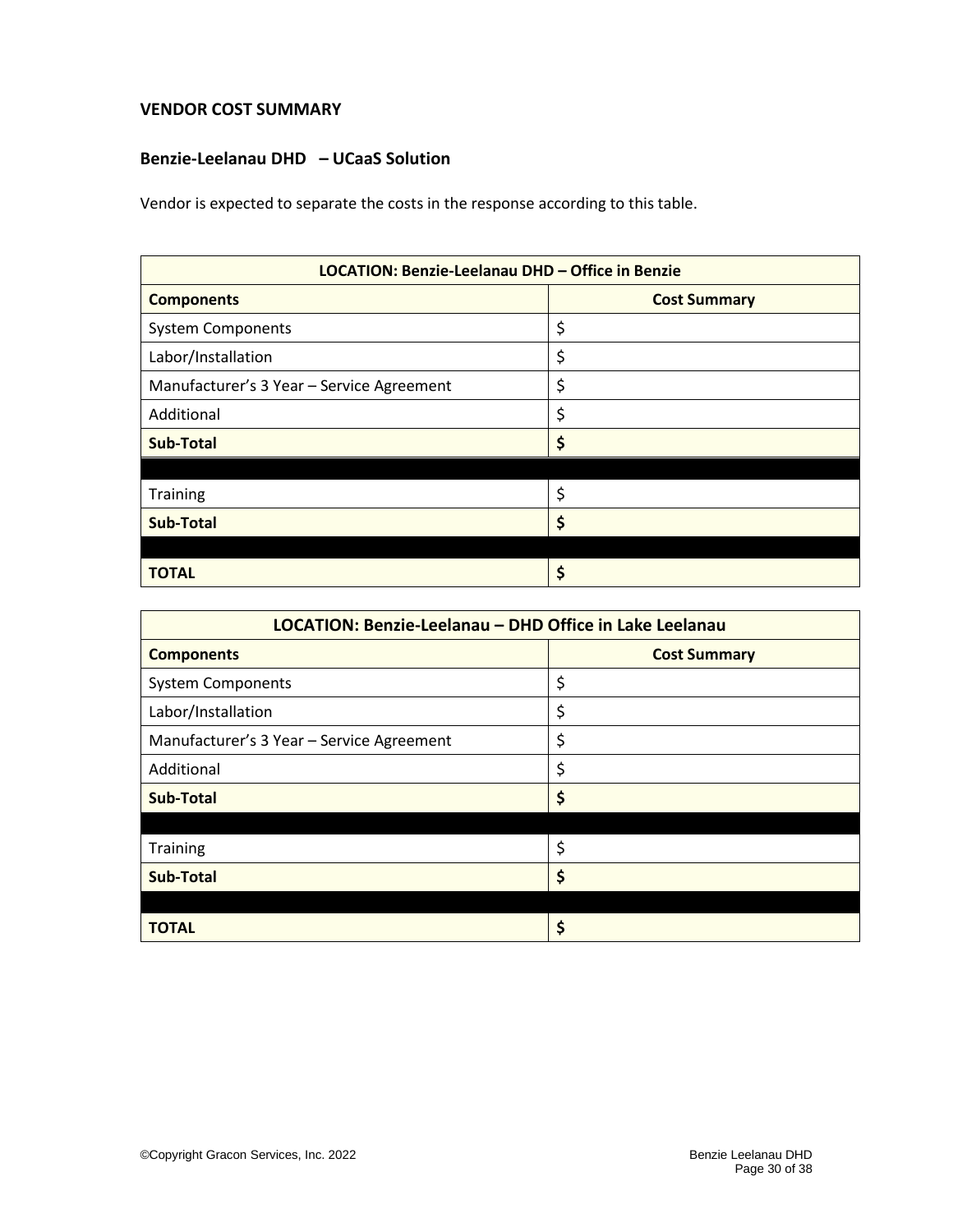| <b>COST SUMMARY - Three Year</b> |              |  |  |
|----------------------------------|--------------|--|--|
| <b>Building Equipment</b>        | <b>Total</b> |  |  |
| Benzie-Leelanau – CRC            |              |  |  |
| Benzie-Leelanau - DHD            |              |  |  |
| <b>Sub-Total</b>                 |              |  |  |
| <b>TOTAL</b>                     |              |  |  |

*It is expected that all Vendor responses will include a detailed "Build of Materials" so that the Customer and its Technology Designer has access to how the Vendor Cost Summary was completed.*

<span id="page-30-0"></span>Additional Service Options – Informational ONLY

#### **Optional Vendor Cost Summary**

| <b>COST SUMMARY - Five Year</b> |              |  |
|---------------------------------|--------------|--|
| <b>Building Equipment</b>       | <b>Total</b> |  |
| Benzie-Leelanau – CRC           |              |  |
| Benzie-Leelanau - DHD           |              |  |
| <b>Sub-Total</b>                |              |  |
| <b>TOTAL</b>                    |              |  |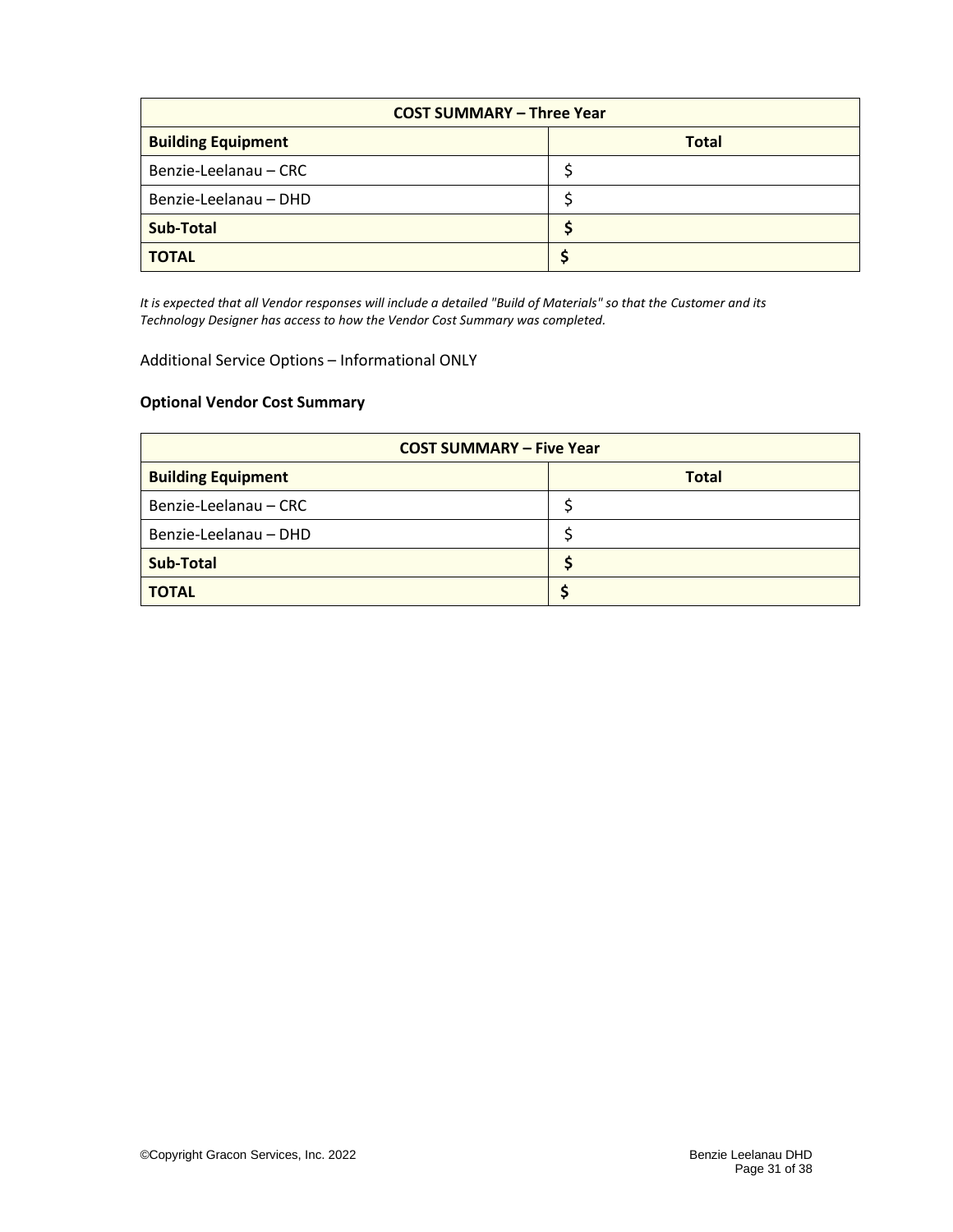#### <span id="page-31-0"></span>**REQUIRED FORMS**

<span id="page-31-1"></span>Mandatory Election to Bid Form – DUE – MAY 22, 2022 4:30PM

| <b>Company Name</b>   |  |  |
|-----------------------|--|--|
|                       |  |  |
| <b>Address</b>        |  |  |
|                       |  |  |
|                       |  |  |
|                       |  |  |
| <b>Contact Name</b>   |  |  |
|                       |  |  |
| <b>Phone Number</b>   |  |  |
| Fax Number            |  |  |
|                       |  |  |
| <b>E-Mail Address</b> |  |  |
| Web Site Address      |  |  |

With the Election to Bid Form filled out the Vendor will be notified of any addendum, changes, additions and/or deletions that may impact this product.

Please submit form to: Dodie Putney [\(dputney@bldhd.org\)](mailto:dputney@bldhd.org) 6051 Frankfort Hwy. Suite 100 Benzonia, MI 49161 FAX: 231-882-2204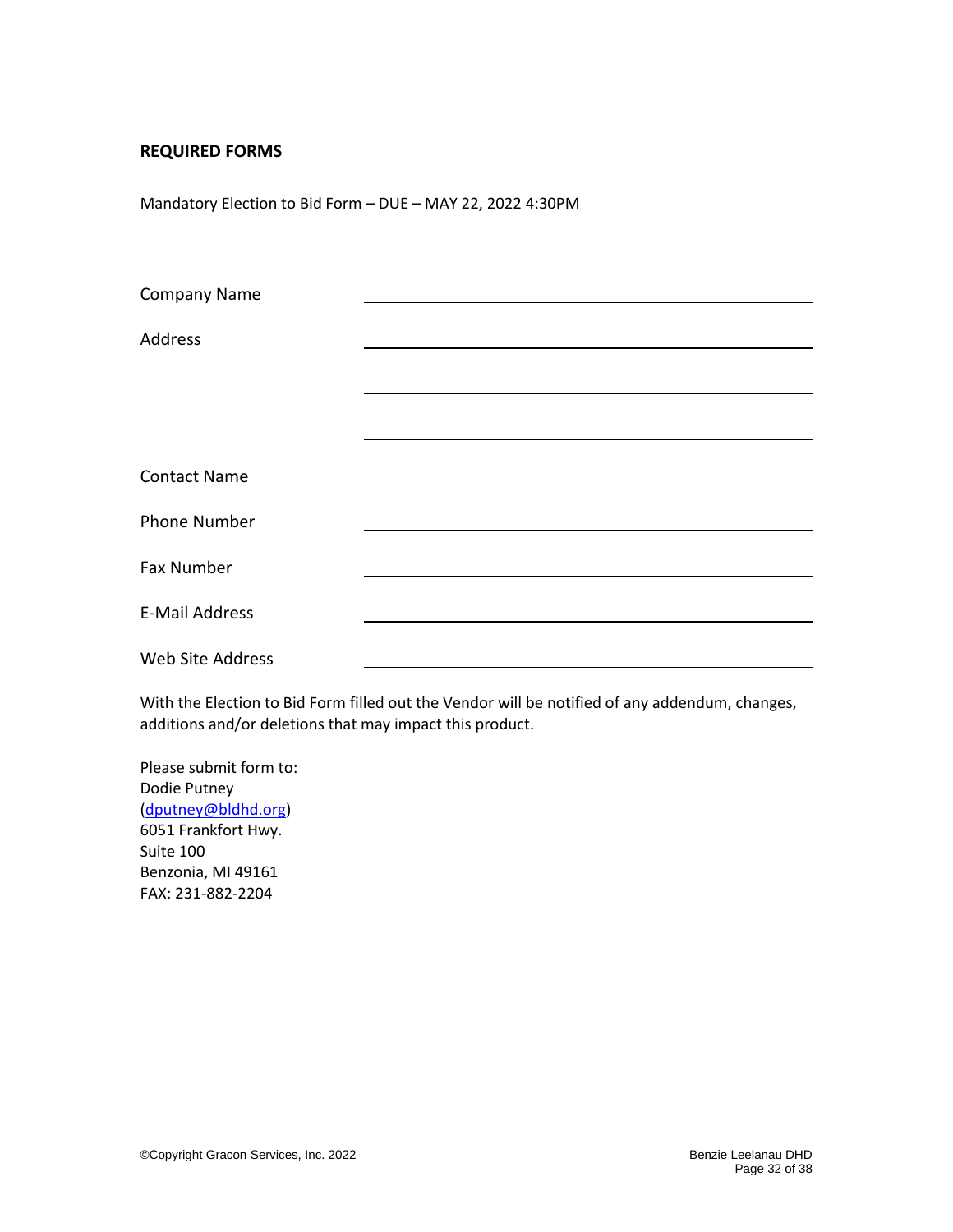# <span id="page-32-0"></span>**General Vendor/Sub-Contractor Information**

| <b>Name of Company</b>                                        |            |           |
|---------------------------------------------------------------|------------|-----------|
| Will your company agree to provide a 90-day period from       |            |           |
| the date the material is installed to allow a trial period to |            |           |
| ensure that the material is operational and compatible        | <b>YES</b> | NO.       |
| before final payment is made?                                 |            |           |
| Where is the closest Manufacturer's support facility?         |            |           |
| Where is the Vendor's closest support facility?               |            |           |
| Where is your headquarters?                                   |            |           |
| Is your company an equal opportunity employer?                | <b>YES</b> | NO.       |
| How long has your company been in business?                   |            |           |
| How many total employees does your company have?              |            |           |
| How many support staff available over the phone to            |            |           |
| troubleshoot problems?                                        |            |           |
| How many customers does your company currently                |            |           |
| service?                                                      |            |           |
| Please list your company's approximate annual sales for:      |            |           |
| 2019                                                          |            |           |
| 2020                                                          |            |           |
| 2021                                                          |            |           |
| Do you have a toll-free support line?                         | <b>YES</b> | <b>NO</b> |
| Do you maintain a 24 X & call-in center for problems?         | <b>YES</b> | NO.       |
| Has your company ever been involved in a lawsuit              | <b>YES</b> | NO.       |
| pertaining to the proposed services?                          |            |           |
| If yes, explain the condition and resolution:                 |            |           |
|                                                               |            |           |
|                                                               |            |           |
|                                                               |            |           |
|                                                               |            |           |
|                                                               |            |           |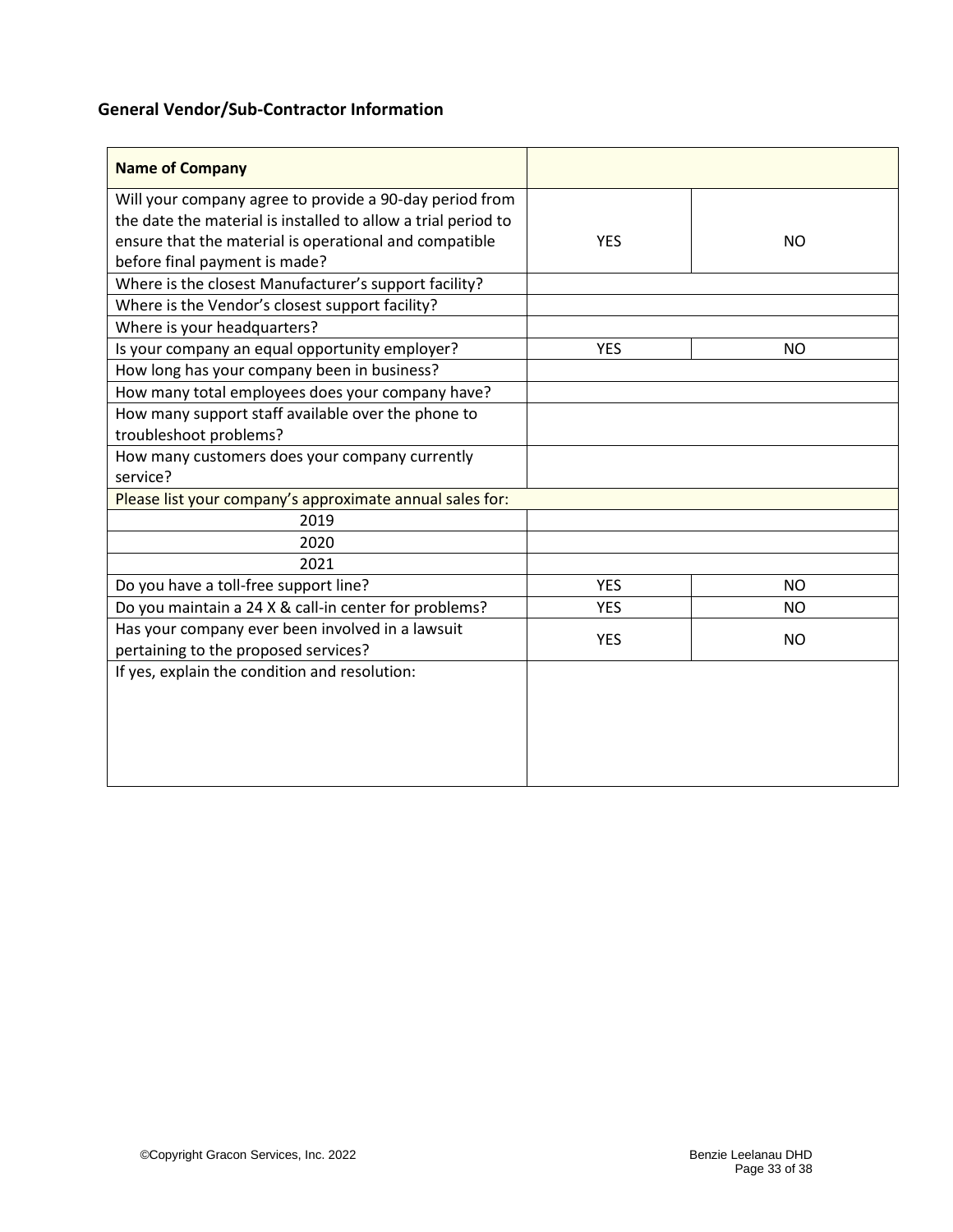#### <span id="page-33-0"></span>**Current Work Information**

If your company is currently working on (or maybe working on during this project) active projects in providing the proposed services, please list below:

| <b>Customer Name</b> | <b>Contact Person</b> | <b>Phone Number</b> | Project \$\$\$ | <b>Completion Date</b> |
|----------------------|-----------------------|---------------------|----------------|------------------------|
|                      |                       |                     |                |                        |
|                      |                       |                     |                |                        |
|                      |                       |                     |                |                        |
|                      |                       |                     |                |                        |

List any differences or capabilities that would set your company apart from other vendors.

### <span id="page-33-1"></span>**Vendor Review Form (Filled out by Vendor and any Sub-Contractors)**

Name of Company: Name of Company:

| <b>Item</b>               | <b>Warranty Coverage</b> | <b>Vendor Maintenance</b><br><b>Contract</b> | <b>Time &amp; Materials</b> |
|---------------------------|--------------------------|----------------------------------------------|-----------------------------|
| Average Response Time     |                          |                                              |                             |
| <b>Emergency Services</b> |                          |                                              |                             |
| After Hours Rate          |                          |                                              |                             |

#### <span id="page-33-2"></span>**Sub-Contractor Information**

| <b>Name of Sub-Contractor</b> | <b>Contact Number</b> | <b>Type of Work</b> | <b>Warranty</b> |
|-------------------------------|-----------------------|---------------------|-----------------|
|                               |                       |                     |                 |
|                               |                       |                     |                 |
|                               |                       |                     |                 |
|                               |                       |                     |                 |
|                               |                       |                     |                 |
|                               |                       |                     |                 |
|                               |                       |                     |                 |
|                               |                       |                     |                 |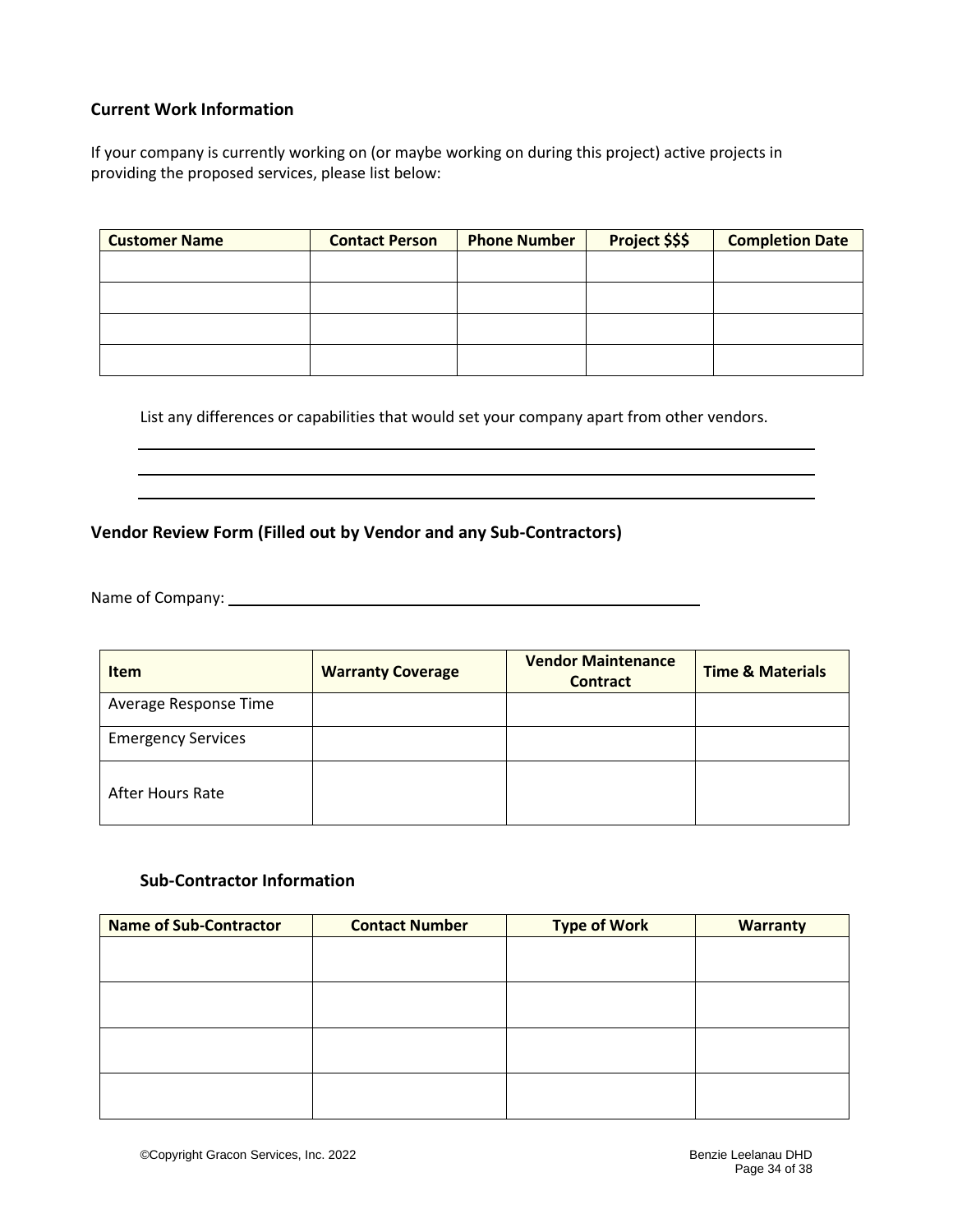# **Vendor References for**: \_\_\_\_\_\_\_\_\_\_\_\_\_\_\_\_\_\_\_\_\_\_\_\_\_\_\_\_\_\_\_\_\_\_\_\_\_

| <b>Company Name</b>  |  |
|----------------------|--|
| Address              |  |
| City/State/Zip       |  |
| <b>Contact Name</b>  |  |
| <b>Contact Title</b> |  |
| <b>Phone Number</b>  |  |
| Email                |  |
| Scope of Work        |  |
| Project Date         |  |

| <b>Company Name</b>  |  |
|----------------------|--|
| Address              |  |
| City/State/Zip       |  |
| <b>Contact Name</b>  |  |
| <b>Contact Title</b> |  |
| Phone Number         |  |
| Email                |  |
| Scope of Work        |  |
| Project Date         |  |

| Company Name         |  |
|----------------------|--|
| Address              |  |
| City/State/Zip       |  |
| <b>Contact Name</b>  |  |
| <b>Contact Title</b> |  |
| Phone Number         |  |
| Email                |  |
| Scope of Work        |  |
| Project Date         |  |

Authorized Signature **Authorized Signature Contract Contract Contract Contract Contract Contract Contract Contract Contract Contract Contract Contract Contract Contract Contract Contract Contract Contract Contract Contra** 

\_\_\_\_\_\_\_\_\_\_\_\_\_\_\_\_\_\_\_\_\_\_\_\_\_\_\_\_ \_\_\_\_\_\_\_\_\_\_\_\_\_\_\_\_\_\_\_\_\_ \_\_\_\_\_\_\_\_\_\_\_\_\_

Printed Name

\_\_\_\_\_\_\_\_\_\_\_\_\_\_\_\_\_\_\_\_\_\_\_\_\_\_\_\_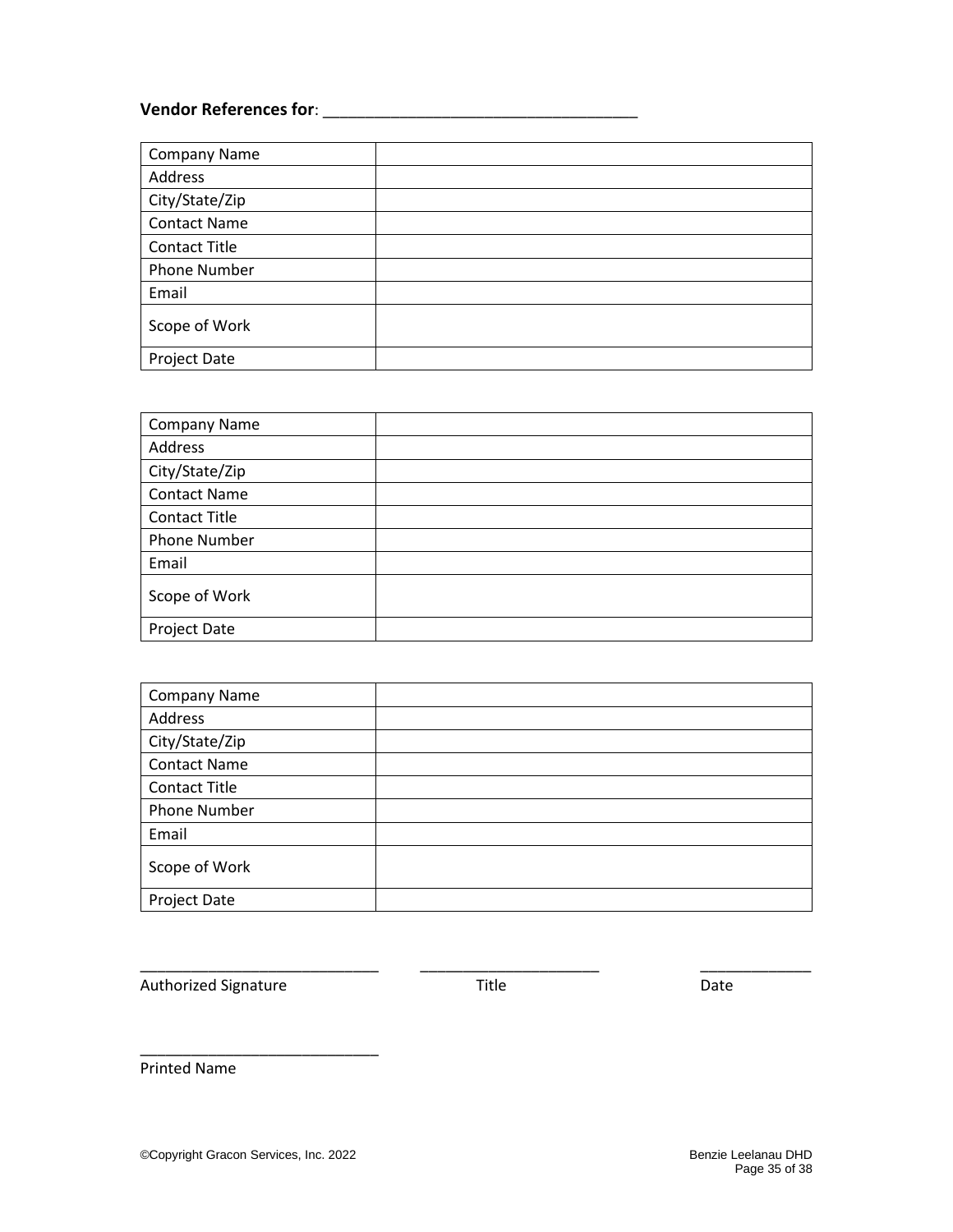### **Conflict of Interest Affidavit**

This affidavit is required by state law and complies with the State of Michigan, Act No. 232 of Public Acts of 2004, Enrolled House Bill No. 5376, Sec. 1267, paragraph 3, sub-paragraph (d), as listed below:

- (3) The advertisement for bids (and proposals) shall do all the following:
	- (d) State that the bid shall be accompanied by a sworn and notarized statement disclosing any familial relationship that exists between the owner or any employee of the vendor and any member of the Benzie-Leelanau District Health Department. The Customer shall not accept a bid that does not include this sworn and notarized disclosure statement.

Furthermore, this affidavit also binds the Vendor to the Customer's *Conflict of Interest* provision as listed below:

**Conflict of Interest –** The vendor shall disclose and describe any business, financial, pecuniary, or familial relationship existing between the Vendor (or any officer, agent, or employee of the Vendor) and any officer, employee, agent or board member of the Benzie-Leelanau District Health Department.

In the space provided below, list and describe all existing conflicts of interest; OR check the box, indicating that there are no known conflicts of interest.

| To the best of my knowledge, no conflict of interest exists.                                                                                 |            |  |
|----------------------------------------------------------------------------------------------------------------------------------------------|------------|--|
|                                                                                                                                              |            |  |
|                                                                                                                                              | Signature: |  |
| and the control of the control of the control of the control of the control of the control of the control of the                             |            |  |
| Name of Company: ________________________________City: _________________________State: __                                                    |            |  |
| <b>NOTARY</b> - State of Michigan, County of __________<br>Sworn to and subscribed before me, a notary public in and for the above state, on |            |  |
| this _________Day of ____________, 2022                                                                                                      |            |  |
|                                                                                                                                              |            |  |
| My commission expires: _______________                                                                                                       |            |  |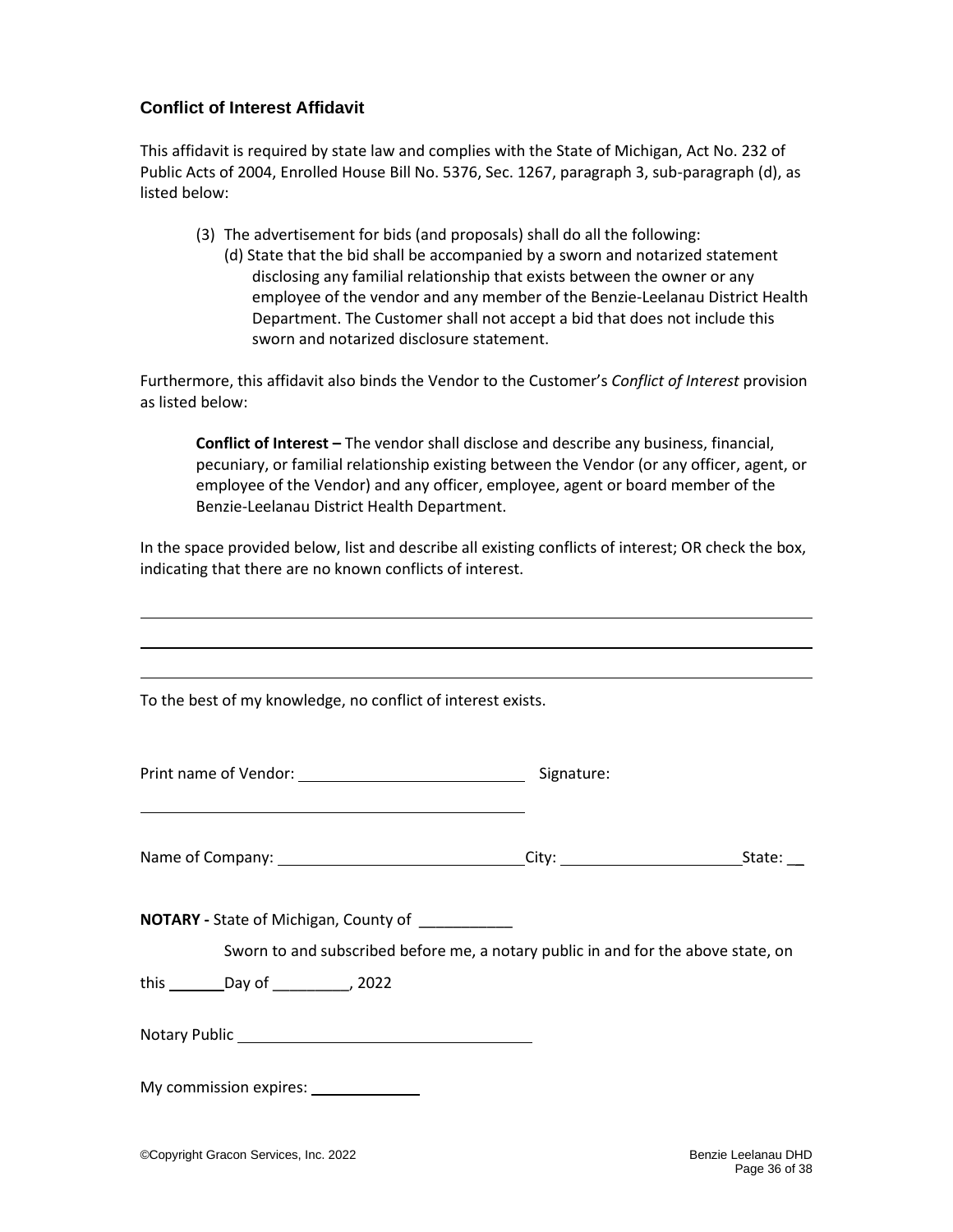#### <span id="page-36-0"></span>**IRAN LINKED BUSINESS AFFIDAVIT**

All bids must be accompanied by a sworn statement disclosing any Iran Linked Business relationship that exists within the owners, including its officers, directors, and employees.

The undersigned, owner, or authorized officer of

(the bidder), pursuant to Michigan Pubic Act No. 517 of 2012, the "Iran Linked Business" requirement provided in the Customer Request for Proposal hereby represents and warrants that the bidder, including its officers, directors and employees, is not an "Iran Linked Business" within the meaning of the applicable Public Act, and that in the even bidder is awarded a contract as a result of this RFP, the bidder will not become an "Iran Linked Business" at any time during the course of performing under the contract. The bidder further acknowledges that any person who is found to have submitted a false certification is responsible for a civil penalty of not more than \$250,000.00 or 2 times the amount of the contract or proposed contract for which the false certification was made, whichever is greater, the cost of the Customer investigation, and reasonable attorney fees, in addition to the fine. Moreover, any person who submitted a false certification shall be ineligible to bid on future Request for Proposals (RFPs) for three years from the date that is determined that the person had submitted the false certification.

|         | There is not an "Iran Linked Business that exists within the bidder and or owners, officers,<br>directors and employees.                                                                                                                                                                                                                                                                     |
|---------|----------------------------------------------------------------------------------------------------------------------------------------------------------------------------------------------------------------------------------------------------------------------------------------------------------------------------------------------------------------------------------------------|
| Bidder: | <u> 1989 - Johann Stoff, amerikansk politiker (d. 1989)</u>                                                                                                                                                                                                                                                                                                                                  |
|         | (Company Name)                                                                                                                                                                                                                                                                                                                                                                               |
| By:     | <u> 1989 - Johann John Stone, markin film ar yn y brenin y brenin y brenin y brenin y brenin y brenin y brenin y</u>                                                                                                                                                                                                                                                                         |
|         | (Signature)                                                                                                                                                                                                                                                                                                                                                                                  |
|         | (Title)                                                                                                                                                                                                                                                                                                                                                                                      |
|         | This instrument was acknowledged before me, a Notary Public, in and for<br>_________________________County, on this _____day of _______________, 2022,                                                                                                                                                                                                                                       |
|         | $SS: \begin{tabular}{@{}c@{}} \hline \rule{0.2cm}{0.2cm} \rule{0.2cm}{0.2cm} \rule{0.2cm}{0.2cm} \rule{0.2cm}{0.2cm} \rule{0.2cm}{0.2cm} \rule{0.2cm}{0.2cm} \rule{0.2cm}{0.2cm} \rule{0.2cm}{0.2cm} \rule{0.2cm}{0.2cm} \rule{0.2cm}{0.2cm} \rule{0.2cm}{0.2cm} \rule{0.2cm}{0.2cm} \rule{0.2cm}{0.2cm} \rule{0.2cm}{0.2cm} \rule{0.2cm}{0.2cm} \rule{0.2cm}{$<br>(Notary Public Signature) |
|         | My Commission expires on: ________________                                                                                                                                                                                                                                                                                                                                                   |
|         | Acting in the County of ___________________                                                                                                                                                                                                                                                                                                                                                  |